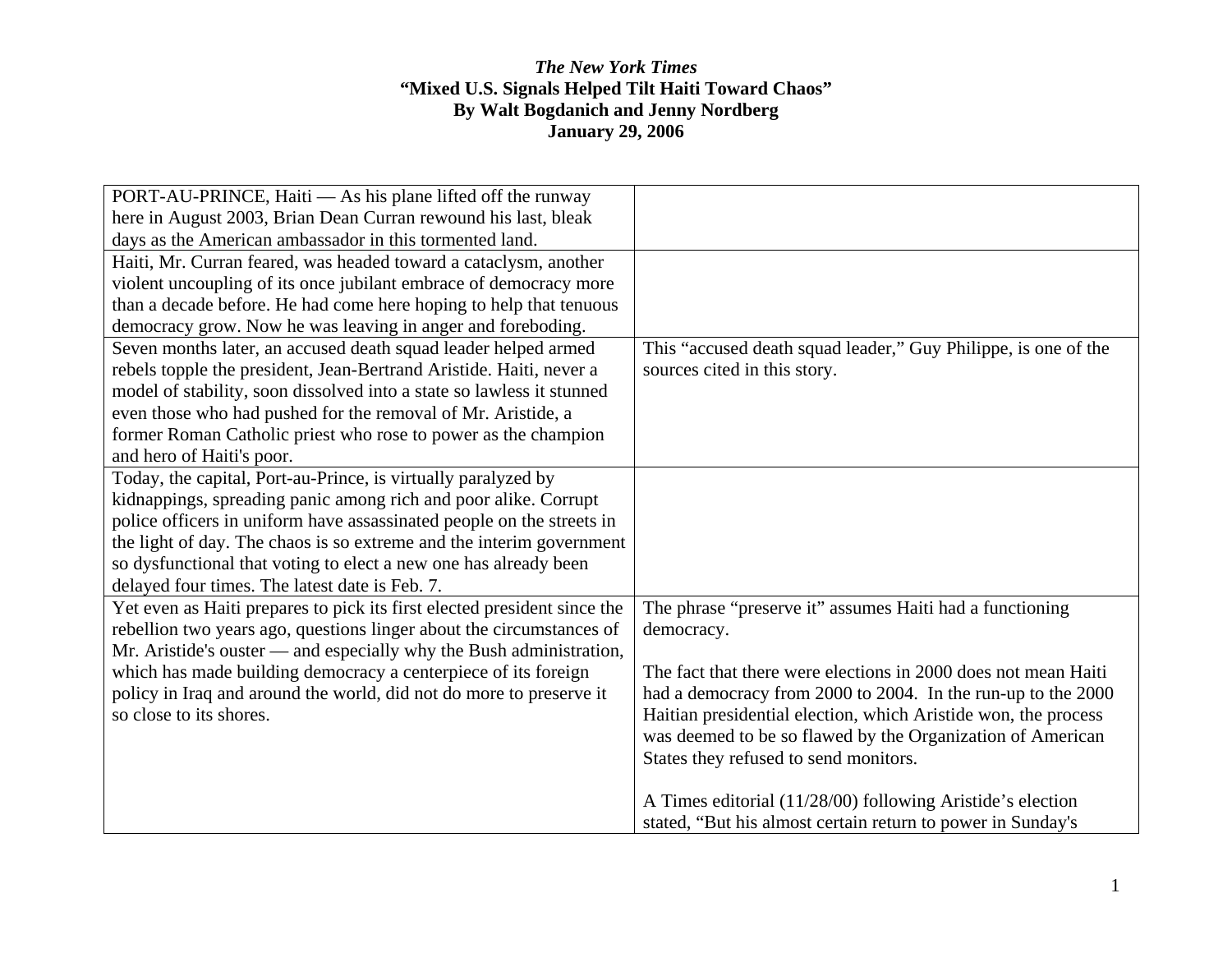|                                                                                                                                                                                                                                                                                  | elections was achieved by trampling on democratic procedures.<br>The weeks before the voting were marred by bombings and<br>other politically motivated violence, and all serious opposition<br>candidates boycotted the race, citing doubts about its fairness."                                                                                                                            |
|----------------------------------------------------------------------------------------------------------------------------------------------------------------------------------------------------------------------------------------------------------------------------------|----------------------------------------------------------------------------------------------------------------------------------------------------------------------------------------------------------------------------------------------------------------------------------------------------------------------------------------------------------------------------------------------|
|                                                                                                                                                                                                                                                                                  | Three days following the elections the Associated Press<br>reported, "UN Secretary General Kofi Annan recommended<br>yesterday that the United Nations close its mission to help build<br>democracy in Haiti, saying the UN efforts were useless<br>considering the government's questionable legitimacy and<br>increasing isolation."                                                       |
|                                                                                                                                                                                                                                                                                  | Freedom House characterized the 2000 presidential elections as<br>being "held against a backdrop of civil unrest and voter<br>intimidation," and gave Haiti a ranking of six (seven being the<br>lowest) or "not free," during Aristide's second term.                                                                                                                                       |
|                                                                                                                                                                                                                                                                                  | A graphic that appeared with the 1/29/06 article in The Times<br>states Aristide won that 2000 election with 91.5 percent of the<br>vote. However, The Times does not mention that an estimated<br>10 percent of Haitians went to the polls to cast their ballots.                                                                                                                           |
| The Bush administration has said that while Mr. Aristide was deeply<br>flawed, its policy was always to work with him as Haiti's<br>democratically elected leader.                                                                                                               |                                                                                                                                                                                                                                                                                                                                                                                              |
| But the administration's actions in Haiti did not always match its<br>words. Interviews and a review of government documents show that<br>a democracy-building group close to the White House, and financed<br>by American taxpayers, undercut the official United States policy | What actions by the Administration did not always match its<br>words? This is written as if it is fact. It is not, it is the reporter's<br>opinion.                                                                                                                                                                                                                                          |
| and the ambassador assigned to carry it out.                                                                                                                                                                                                                                     | The statement "review of government documents show that"<br>implies there are documents that prove IRI was undercutting<br>policy. In fact, there are no such documents. The only<br>documents that exist are those in which Dean Curran accuses IRI<br>and its staff of undercutting U.S. policy. Dean Curran has never<br>provided any evidence to support or substantiate his accusation. |
|                                                                                                                                                                                                                                                                                  | One also wonders which U.S. policy IRI was undercutting. This                                                                                                                                                                                                                                                                                                                                |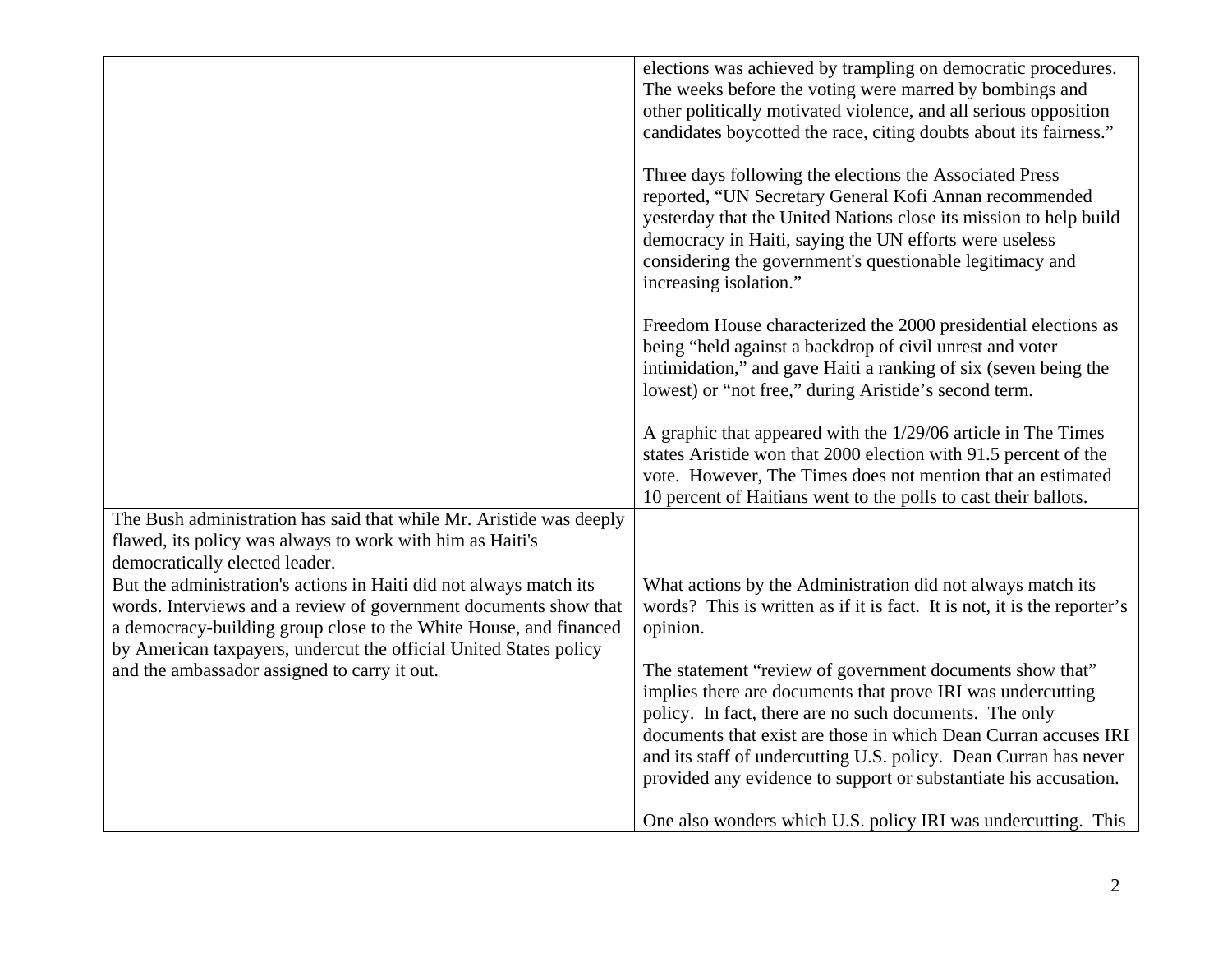|                                                                                                                                                                                                                                                                                                                                                                                                                                                                                                                                      | article says there were two $-$ an official policy that urged<br>negotiation and an unofficial policy that urged the removal of<br>Aristide. IRI could not have been undercutting both.                                                                                                                                                                                                                                                                                                                      |
|--------------------------------------------------------------------------------------------------------------------------------------------------------------------------------------------------------------------------------------------------------------------------------------------------------------------------------------------------------------------------------------------------------------------------------------------------------------------------------------------------------------------------------------|--------------------------------------------------------------------------------------------------------------------------------------------------------------------------------------------------------------------------------------------------------------------------------------------------------------------------------------------------------------------------------------------------------------------------------------------------------------------------------------------------------------|
|                                                                                                                                                                                                                                                                                                                                                                                                                                                                                                                                      | In fact, Secretary Powell contradicted the basic tenet of this story<br>when Powell told the reporter he didn't accept the view that he<br>differed with his Assistant Secretaries over Haiti policy.                                                                                                                                                                                                                                                                                                        |
| As a result, the United States spoke with two sometimes<br>contradictory voices in a country where its words carry enormous<br>weight. That mixed message, the former American ambassador said,<br>made efforts to foster political peace "immeasurably more difficult."<br>Without a political agreement, a weak government was destabilized                                                                                                                                                                                        | Secretary Colin Powell told the reporter he disagreed with the<br>claim he differed with his Assistant Secretaries over Haiti<br>policy. So if there was a contradictory voice it was Dean<br>Curran's.                                                                                                                                                                                                                                                                                                      |
| further, leaving it vulnerable to the rebels.<br>Mr. Curran accused the democracy-building group, the International<br>Republican Institute, of trying to undermine the reconciliation                                                                                                                                                                                                                                                                                                                                               | Stanley Lucas did not live in Haiti at this time and was not, "The<br>group's leader in Haiti." IRI made this clear a number of times.                                                                                                                                                                                                                                                                                                                                                                       |
| process after disputed 2000 Senate elections threw Haiti into a<br>violent political crisis. The group's leader in Haiti, Stanley Lucas, an<br>avowed Aristide opponent from the Haitian elite, counseled the<br>opposition to stand firm, and not work with Mr. Aristide, as a way<br>to cripple his government and drive him from power, said Mr.<br>Curran, whose account is supported in crucial parts by other<br>diplomats and opposition figures. Many of these people spoke<br>publicly about the events for the first time. | The only people who support Dean Curran's account that IRI<br>undermined U.S. policy were, at one time or another, political<br>allies of Aristide's - Jean-Max Bellerive, Marc L. Bazin, Evans<br>Paul. All have reason to impugn IRI's work.                                                                                                                                                                                                                                                               |
| Mr. Curran, a 30-year Foreign Service veteran and a Clinton<br>appointee retained by President Bush, also accused Mr. Lucas of<br>telling the opposition that he, not the ambassador, represented the<br>Bush administration's true intentions.                                                                                                                                                                                                                                                                                      | The article states that Curran was "retained by President Bush,"<br>implying that career Ambassadors are usually replaced when<br>administrations change and that the Bush Administration was<br>pleased with Dean Curran's work in Haiti and therefore kept him<br>on. In fact, it would have been highly unusual for the Bush<br>Administration to replace him. Career Ambassadors do not<br>change with presidential administrations. To IRI's knowledge,<br>that has not happened for a quarter century. |
|                                                                                                                                                                                                                                                                                                                                                                                                                                                                                                                                      | Stanley Lucas strenuously denied "telling the opposition that he,<br>not the ambassador, represented the Bush administration's true<br>intentions," to The New York Times.                                                                                                                                                                                                                                                                                                                                   |
| Records show that Mr. Curran warned his bosses in Washington that                                                                                                                                                                                                                                                                                                                                                                                                                                                                    | Dean Curran expressed his opinion to his bosses in Washington.                                                                                                                                                                                                                                                                                                                                                                                                                                               |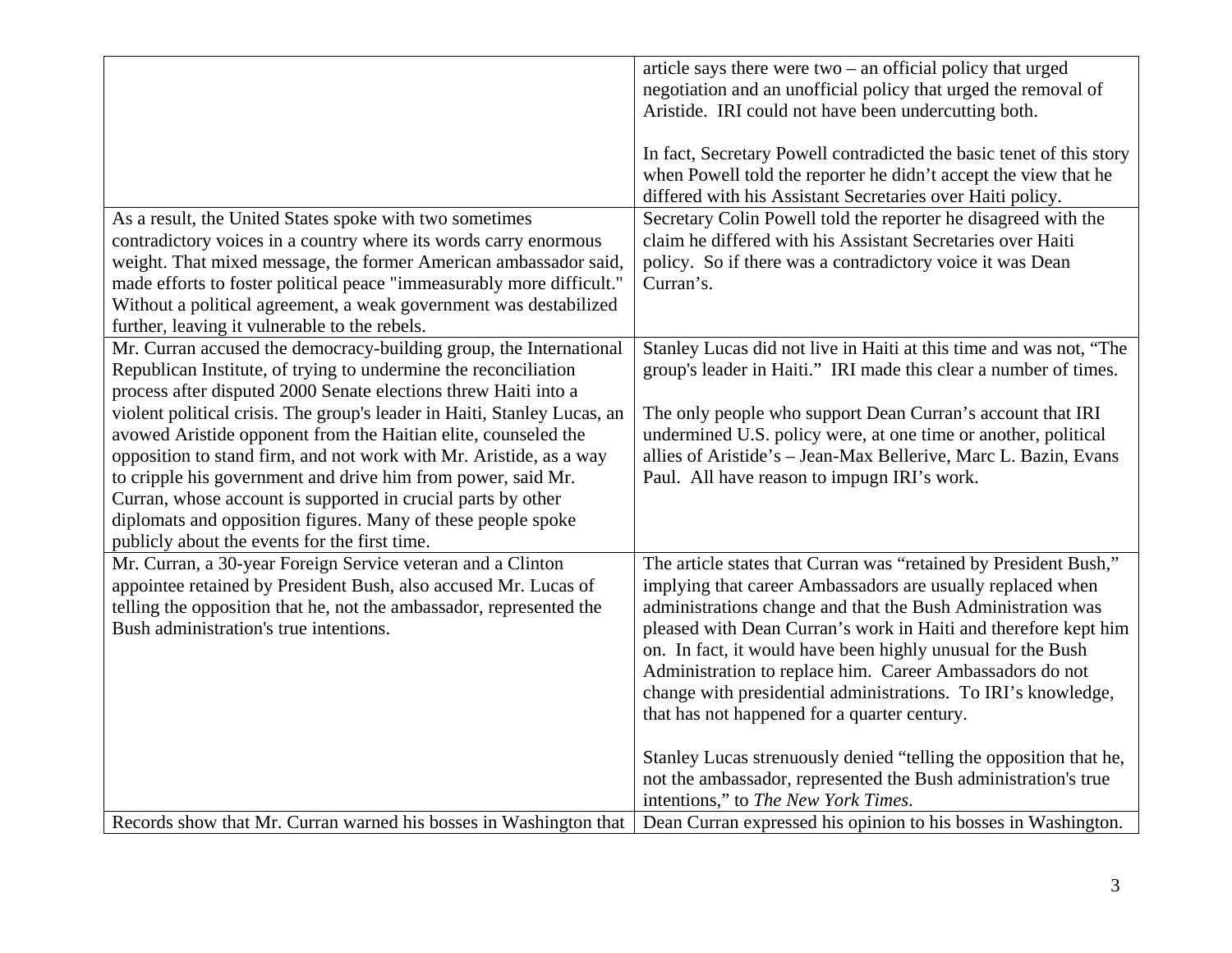| Mr. Lucas's behavior was contrary to American policy and "risked       | Curran has never provided any evidence to support or                                                                                                                                                                                                                                                                                                                                                                                                                                                                                                                                                                                                             |
|------------------------------------------------------------------------|------------------------------------------------------------------------------------------------------------------------------------------------------------------------------------------------------------------------------------------------------------------------------------------------------------------------------------------------------------------------------------------------------------------------------------------------------------------------------------------------------------------------------------------------------------------------------------------------------------------------------------------------------------------|
| us being accused of attempting to destabilize the government." Yet     | substantiate his accusations. IRI has always stated if any                                                                                                                                                                                                                                                                                                                                                                                                                                                                                                                                                                                                       |
| when he asked for tighter controls over the I.R.I. in the summer of    | evidence of wrong doing was provided, IRI would take the                                                                                                                                                                                                                                                                                                                                                                                                                                                                                                                                                                                                         |
| 2002, he hit a roadblock after high officials in the State Department  | appropriate action. IRI was clear in making this point.                                                                                                                                                                                                                                                                                                                                                                                                                                                                                                                                                                                                          |
| and National Security Council expressed support for the pro-           |                                                                                                                                                                                                                                                                                                                                                                                                                                                                                                                                                                                                                                                                  |
| democracy group, an American aid official wrote at the time.           | Omitted from the article is any mention of Curran's predecessors<br>or successors as ambassador to Haiti, none of whom has<br>criticized IRI's work. Moreover, none of Curran's superiors -<br>policymakers Otto Reich, Roger Noriega or Colin Powell -<br>express any belief that IRI "undercut the official US policy," and<br>none offer any criticism of the Institute's work in Haiti. In fact,<br>for more than a decade, through both the Clinton and Bush<br>Administrations, IRI's work in Haiti has been judged sufficiently<br>meritorious by the U.S. government that the institute has<br>received funding to work there whenever IRI requested it. |
| The International Republican Institute is one of several prominent     | On what grounds is the claim IRI is "closest to the                                                                                                                                                                                                                                                                                                                                                                                                                                                                                                                                                                                                              |
| nonprofit groups that receive federal funds to help countries develop  | administration" made? Because the word Republican is in the                                                                                                                                                                                                                                                                                                                                                                                                                                                                                                                                                                                                      |
| the mechanisms of democracy, like campaigning and election             | organization's name?                                                                                                                                                                                                                                                                                                                                                                                                                                                                                                                                                                                                                                             |
| monitoring. Of all the groups, though, the I.R.I. is closest to the    |                                                                                                                                                                                                                                                                                                                                                                                                                                                                                                                                                                                                                                                                  |
| administration. President Bush picked its president, Lorne W.          | The statement "President Bush picked its president, Lorne W.                                                                                                                                                                                                                                                                                                                                                                                                                                                                                                                                                                                                     |
| Craner, to run his administration's democracy-building efforts. The    | Craner, to run his administration's democracy-building efforts"                                                                                                                                                                                                                                                                                                                                                                                                                                                                                                                                                                                                  |
| institute, which works in more than 60 countries, has seen its federal | is intentionally vague and could leave readers with the                                                                                                                                                                                                                                                                                                                                                                                                                                                                                                                                                                                                          |
| financing nearly triple in three years, from \$26 million in 2003 to   | impression that the President appointed Craner as IRI president.                                                                                                                                                                                                                                                                                                                                                                                                                                                                                                                                                                                                 |
| \$75 million in 2005. Last spring, at an I.R.I. fund-raiser, Mr. Bush  | IRI is a private organization and its president is chosen by its                                                                                                                                                                                                                                                                                                                                                                                                                                                                                                                                                                                                 |
| called democracy-building "a growth industry."                         | board of directors. President Bush did nominate Mr. Craner in                                                                                                                                                                                                                                                                                                                                                                                                                                                                                                                                                                                                    |
|                                                                        | March of 2001 to be the Assistant Secretary of State for                                                                                                                                                                                                                                                                                                                                                                                                                                                                                                                                                                                                         |
|                                                                        | Democracy, Human Rights and Labor.                                                                                                                                                                                                                                                                                                                                                                                                                                                                                                                                                                                                                               |
|                                                                        |                                                                                                                                                                                                                                                                                                                                                                                                                                                                                                                                                                                                                                                                  |
|                                                                        | The statement "has seen its federal financing nearly triple in                                                                                                                                                                                                                                                                                                                                                                                                                                                                                                                                                                                                   |
|                                                                        | three years, from \$26 million in 2003 to \$75 million in 2005,"                                                                                                                                                                                                                                                                                                                                                                                                                                                                                                                                                                                                 |
|                                                                        | implies no other group saw an increase or at least that IRI is                                                                                                                                                                                                                                                                                                                                                                                                                                                                                                                                                                                                   |
|                                                                        | favored by the administration. In fact all democracy-building                                                                                                                                                                                                                                                                                                                                                                                                                                                                                                                                                                                                    |
|                                                                        | organizations have seen an increase in funding under President                                                                                                                                                                                                                                                                                                                                                                                                                                                                                                                                                                                                   |
|                                                                        | Bush. This is not pointed out to the reader. In fact, the National                                                                                                                                                                                                                                                                                                                                                                                                                                                                                                                                                                                               |
|                                                                        | Democratic Institute receives far more federal funding than IRI                                                                                                                                                                                                                                                                                                                                                                                                                                                                                                                                                                                                  |
|                                                                        | from the Administration of President Bush.                                                                                                                                                                                                                                                                                                                                                                                                                                                                                                                                                                                                                       |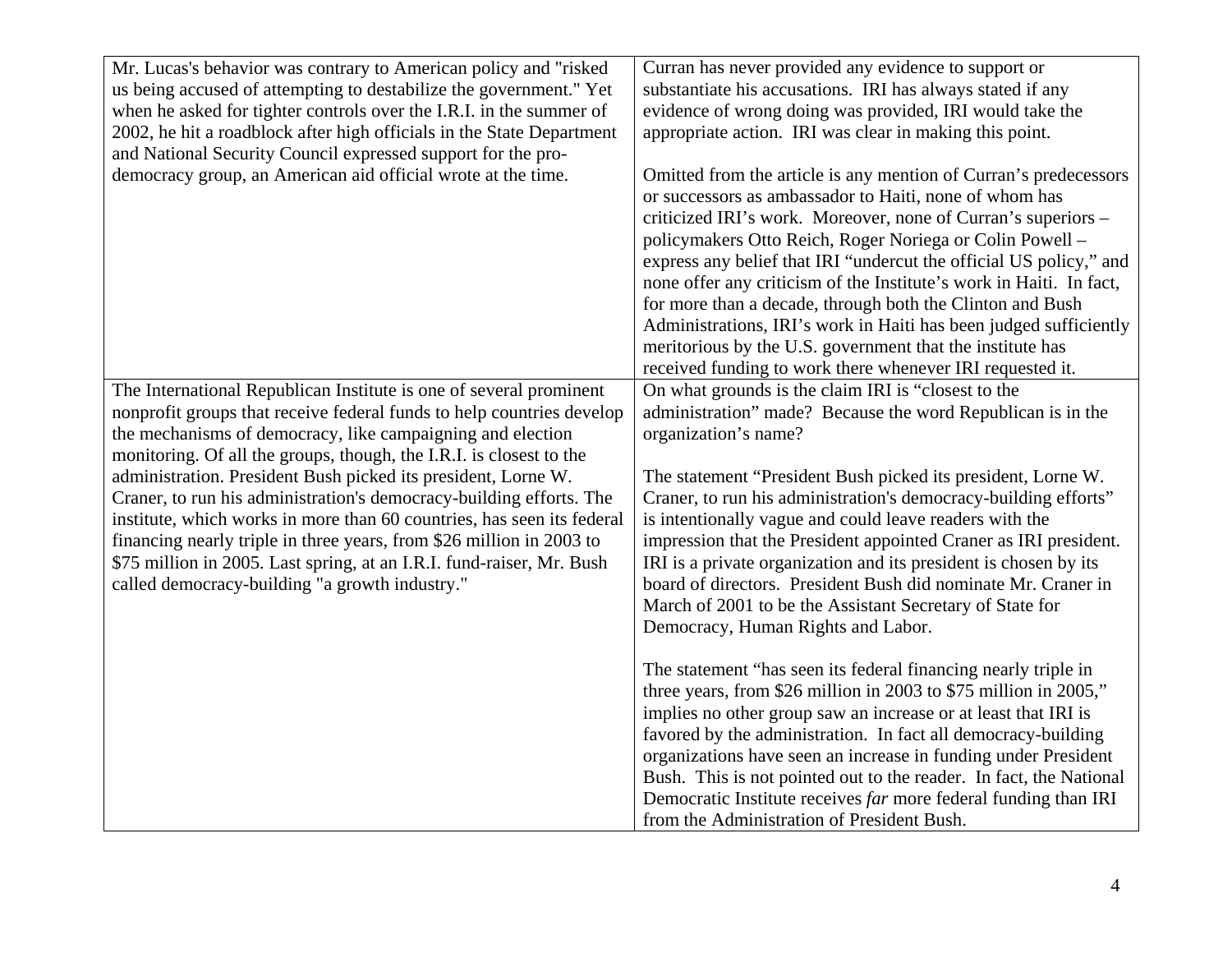|                                                                                                                                                                                                                                                                                                                                                                                  | IRI and NDI have the same funding level in Haiti.                                                                                                                                                                                                                                                                                                                                                                                                                                                                                                                           |
|----------------------------------------------------------------------------------------------------------------------------------------------------------------------------------------------------------------------------------------------------------------------------------------------------------------------------------------------------------------------------------|-----------------------------------------------------------------------------------------------------------------------------------------------------------------------------------------------------------------------------------------------------------------------------------------------------------------------------------------------------------------------------------------------------------------------------------------------------------------------------------------------------------------------------------------------------------------------------|
| These groups walk a fine line. Under federal guidelines, they are<br>supposed to nurture democracy in a nonpartisan way, lest they be<br>accused of meddling in the affairs of sovereign nations. But in Haiti,<br>according to diplomats, Mr. Lucas actively worked against President<br>Aristide.                                                                              |                                                                                                                                                                                                                                                                                                                                                                                                                                                                                                                                                                             |
| Colin L. Powell, the secretary of state at the time, said that the<br>American policy in Haiti was what Mr. Curran believed it to be, and<br>that the United States stood by Mr. Aristide until the last few days<br>of his presidency.                                                                                                                                          | Again, Secretary Powell contradicted the basic tenet of this story<br>when Powell told the reporter he didn't accept the view that he<br>differed with his Assistant Secretaries over Haiti policy.                                                                                                                                                                                                                                                                                                                                                                         |
| But in a recent interview, Otto J. Reich, who served under Mr.<br>Powell as the State Department's top official on Latin America, said<br>that a subtle shift in policy away from Mr. Aristide had taken place<br>after Mr. Bush became president - as Mr. Curran and others had<br>suspected.                                                                                   | Again, Secretary Powell contradicted the basic tenet of this story<br>when Powell told the reporter he didn't accept the view that he<br>differed with his Assistant Secretaries over Haiti policy.                                                                                                                                                                                                                                                                                                                                                                         |
| "There was a change in policy that was perhaps not well perceived<br>by some people in the embassy," Mr. Reich said, referring to Mr.<br>Curran. "We wanted to change, to give the Haitians an opportunity<br>to choose a democratic leader," said Mr. Reich, one of a group of<br>newly ascendant policy makers who feared the rise of leftist<br>governments in Latin America. | Again, Secretary Powell contradicted the basic tenet of this story<br>when Powell told the reporter he didn't accept the view that he<br>differed with his Assistant Secretaries over Haiti policy                                                                                                                                                                                                                                                                                                                                                                          |
| Told of that statement, Mr. Curran said, "That Reich would admit<br>that a different policy was in effect totally vindicates my suspicions,<br>as well as confirms what an amateur crowd was in charge in<br>Washington."                                                                                                                                                        | Again, Secretary Colin Powell told the reporter he disagreed<br>with the claim he differed with his Assistant Secretaries over<br>Haiti policy. If Curran's opinion was that Secretary Powell was<br>leading an "amateur crowd," why didn't he resign?                                                                                                                                                                                                                                                                                                                      |
|                                                                                                                                                                                                                                                                                                                                                                                  | If he did believe there was an unofficial policy being carried out,<br>in direct contradiction to Secretary Powell's policy, why didn't<br>he raise it with the Secretary? The State Department has a well<br>established "dissent channel" allowing diplomats to raise<br>concerns directly with the Secretary of State. The channel was<br>created in the 1960s and was used widely during the Balkans<br>crisis. Curran was the President's representative in Haiti and it<br>would have been inexcusable for him not to have raised the issue<br>with Secretary Powell. |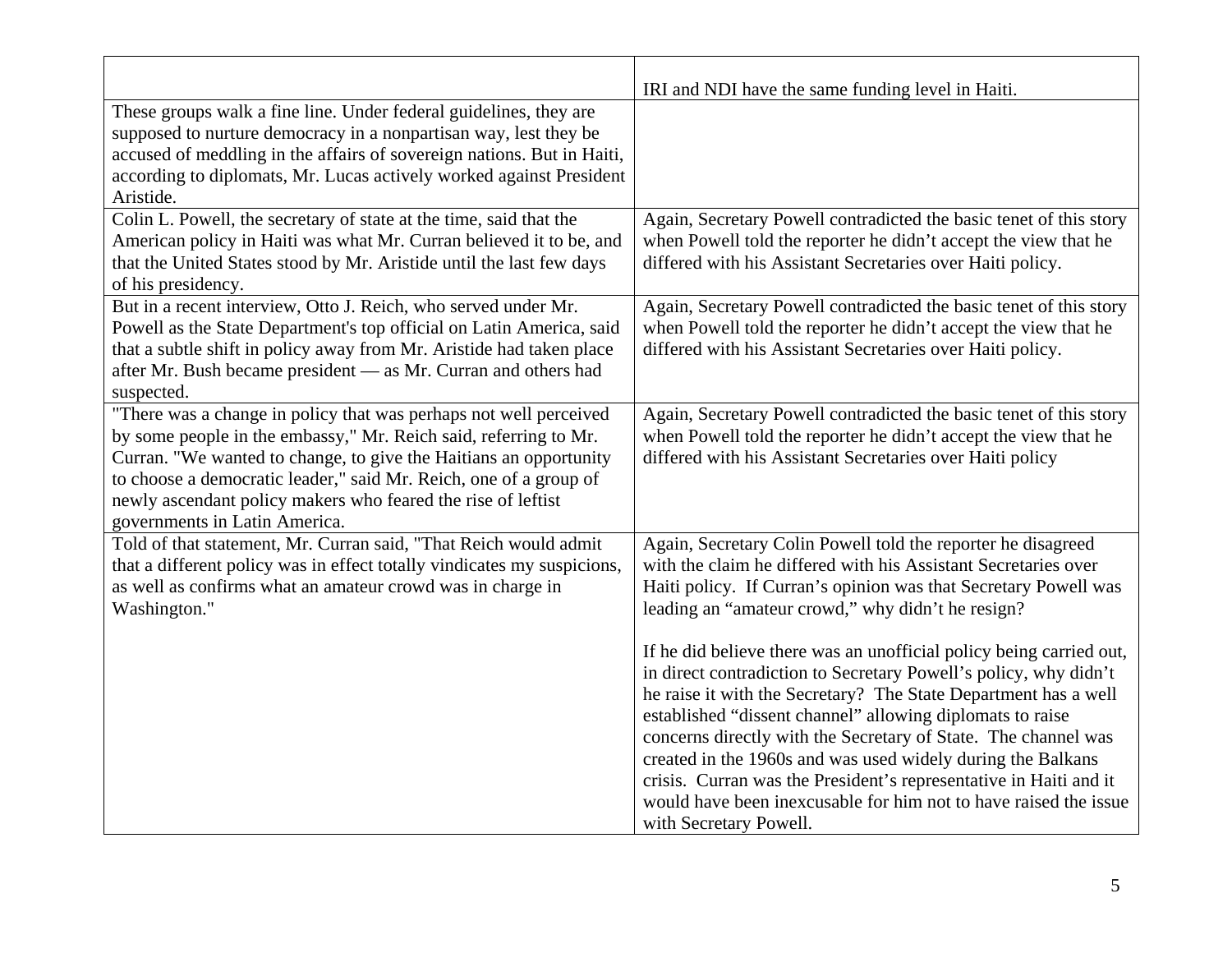| Bridging the divide between Mr. Aristide and his opponents would      |                                                                   |
|-----------------------------------------------------------------------|-------------------------------------------------------------------|
| have been difficult in even the best of circumstances. But what       |                                                                   |
| emerges from the events in Haiti is a portrait of how the effort to   |                                                                   |
| nurture democracy became entangled in the ideological wars and        |                                                                   |
| partisan rivalries of Washington.                                     |                                                                   |
| "What you had was the constant undermining of the credibility of      |                                                                   |
| the negotiators," said Luigi R. Einaudi, a respected veteran diplomat |                                                                   |
| who led the international effort to find a political settlement on    |                                                                   |
| behalf of the Organization of American States.                        |                                                                   |
| The I.R.I. did not permit The New York Times to interview Mr.         |                                                                   |
| Lucas, but in a response to written questions, he denied trying to    |                                                                   |
| undermine American policy. "I never told the opposition not to        |                                                                   |
| negotiate," Mr. Lucas said in an e-mail message.                      |                                                                   |
| Georges A. Fauriol, the I.R.I.'s senior vice president, said that his |                                                                   |
| group faithfully tried to represent "the ideals of the American       |                                                                   |
| democratic system," and that he personally pressed the opposition to  |                                                                   |
| compromise. Mr. Fauriol blamed "innuendos and political interests"    |                                                                   |
| for the complaints of Mr. Curran and others. He also said Mr.         |                                                                   |
| Curran never gave him the specifics that he needed to act against     |                                                                   |
| Mr. Lucas, whom he called "one of our best political party trainers." |                                                                   |
| In Haiti, Mr. Lucas's partisan activities were well known. Evans      | Evans Paul was, at one time or another, a political ally of       |
| Paul, a leader of the anti-Aristide movement and now a presidential   | Aristide. Here he criticizes Stanley Lucas but later in the story |
| candidate, said Mr. Lucas's stand against negotiating was "a bit too  | he praised Mr. Lucas for what he thought was Mr. Lucas's          |
| harsh" even for some in the opposition.                               | opposition to Aristide. As a currently active politician, these   |
|                                                                       | comments appear to be political posturing for a Haitian           |
|                                                                       | audience.                                                         |
| Jean-Max Bellerive, an official in three Haitian administrations,     | Jean-Max Bellerive was, at one time or another, a political ally  |
| including Mr. Aristide's, added, "He said there was a big plan for    | of Aristide and may still be.                                     |
| Haiti that came from Washington, that Aristide would not finish his   |                                                                   |
| mandate." As for the ambassador, Mr. Bellerive said, "he told me      |                                                                   |
| that Curran was of no importance, that he did not fit in the big      |                                                                   |
| picture."                                                             |                                                                   |
| Micha Gaillard, a former spokesman for the main anti-Aristide         |                                                                   |
| coalition, the Democratic Convergence, said Mr. Lucas went so far     |                                                                   |
| as to act as its representative in Washington.                        |                                                                   |
| With Washington's approval, Mr. Lucas used taxpayer money to fly      | By saying "Washington's approval," the impression is the          |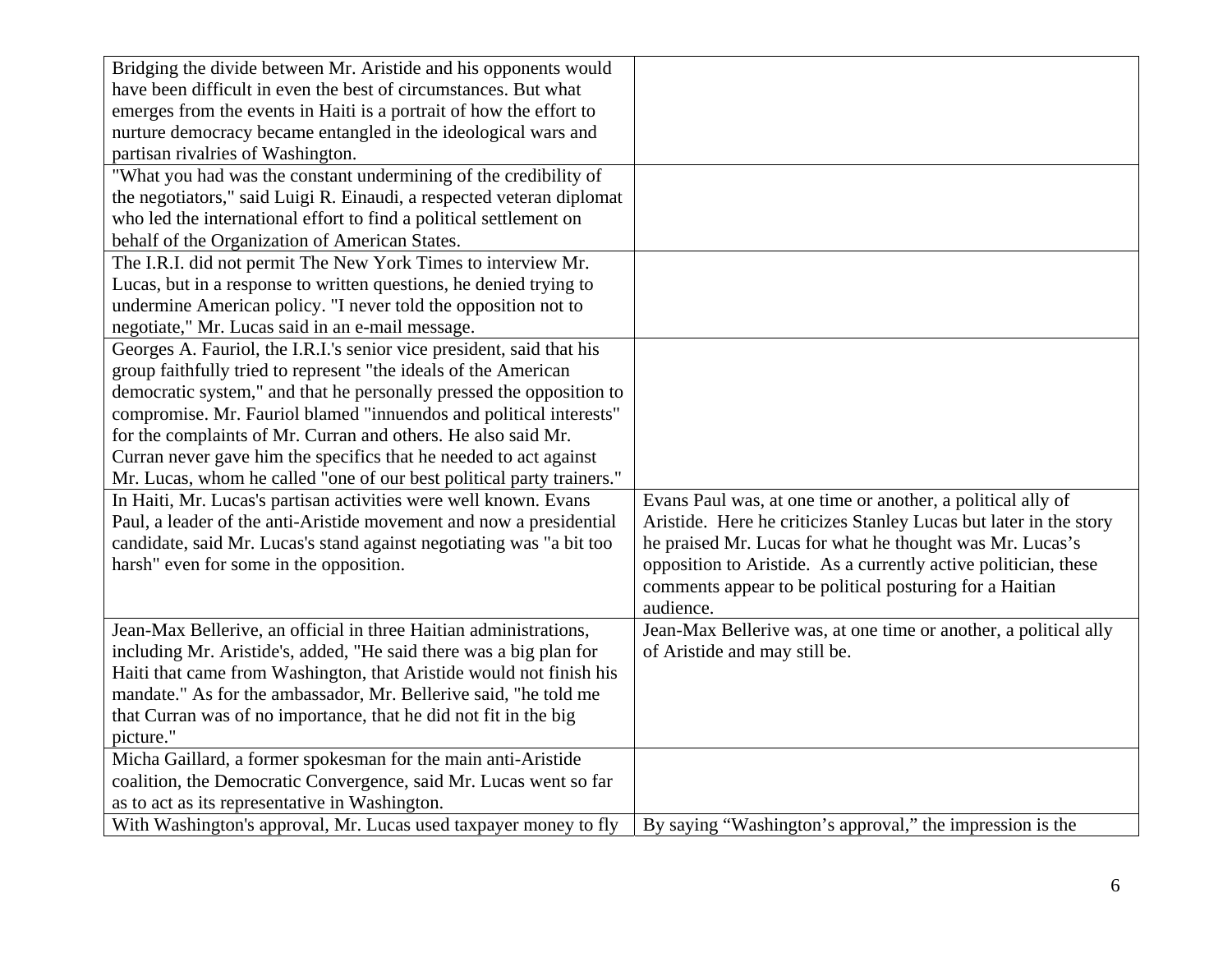| hundreds of opposition members — but no one from Mr. Aristide's<br>Lavalas party $-$ to a hotel in the Dominican Republic for political<br>training that began in late 2002. Two leaders of the armed rebellion<br>told The Times that they were in the same hotel during some of<br>those meetings, but did not attend. | approval was possibly from Bush Administration officials. The<br>approval was given by career USAID staff when it approved<br>IRI's proposal which stated, "IRI will conduct training activities<br>outside Haiti," which Ambassador Curran never objected to.<br>The reporter knew this as he had obtained a copy of IRI's                                                           |
|--------------------------------------------------------------------------------------------------------------------------------------------------------------------------------------------------------------------------------------------------------------------------------------------------------------------------|---------------------------------------------------------------------------------------------------------------------------------------------------------------------------------------------------------------------------------------------------------------------------------------------------------------------------------------------------------------------------------------|
|                                                                                                                                                                                                                                                                                                                          | proposal from USAID. IRI often uses third country venues to<br>conduct its trainings for security reasons.                                                                                                                                                                                                                                                                            |
|                                                                                                                                                                                                                                                                                                                          | IRI utilized both air travel and bus travel for its trainings.<br>Trainings were not only for opposition party members. They<br>also included women, youth and labor leaders.                                                                                                                                                                                                         |
|                                                                                                                                                                                                                                                                                                                          | The trainings were typical for IRI and included topics such as<br>party structure, polling, platform development, communications<br>and coalition building.                                                                                                                                                                                                                           |
|                                                                                                                                                                                                                                                                                                                          | USAID and Ambassador Curran approved IRI's program in the<br>Dominican Republic. USAID representatives and<br>representatives from the political section of the U.S. Embassy,<br>who worked for Ambassador Curran, attended all the trainings.                                                                                                                                        |
|                                                                                                                                                                                                                                                                                                                          | IRI's proposal clearly stated, "Political parties, groups and<br>individuals that support violence will not be invited to IRI<br>activities." Lavalas had been criticized in numerous human<br>rights reports for its use of violence against critics and had<br>threatened IRI staff with physical violence and death. This lead<br>to the closure of IRI's office in Haiti in 1999. |
| The I.R.I. said the sessions were held outside Haiti because Lavalas<br>had physically threatened its staff, including Mr. Lucas. But another<br>American democracy-building group, the National Democratic<br>Institute, said it was able to work successfully with Mr. Aristide's<br>party in Haiti.                   | The article seems to dismiss the attacks and threats to IRI staff<br>as not serious. From May 1998 to June 1999, IRI staff in Haiti<br>were continually harassed and threatened with physical violence<br>and death. Things rose to such an alarming level that IRI took<br>the unusual step of closing its office in Haiti and helping three<br>Haitian staff members leave Haiti.   |
|                                                                                                                                                                                                                                                                                                                          | The implication is that since NDI officials worked in the<br>country, IRI staff and in particular, Mr. Lucas, must have done                                                                                                                                                                                                                                                          |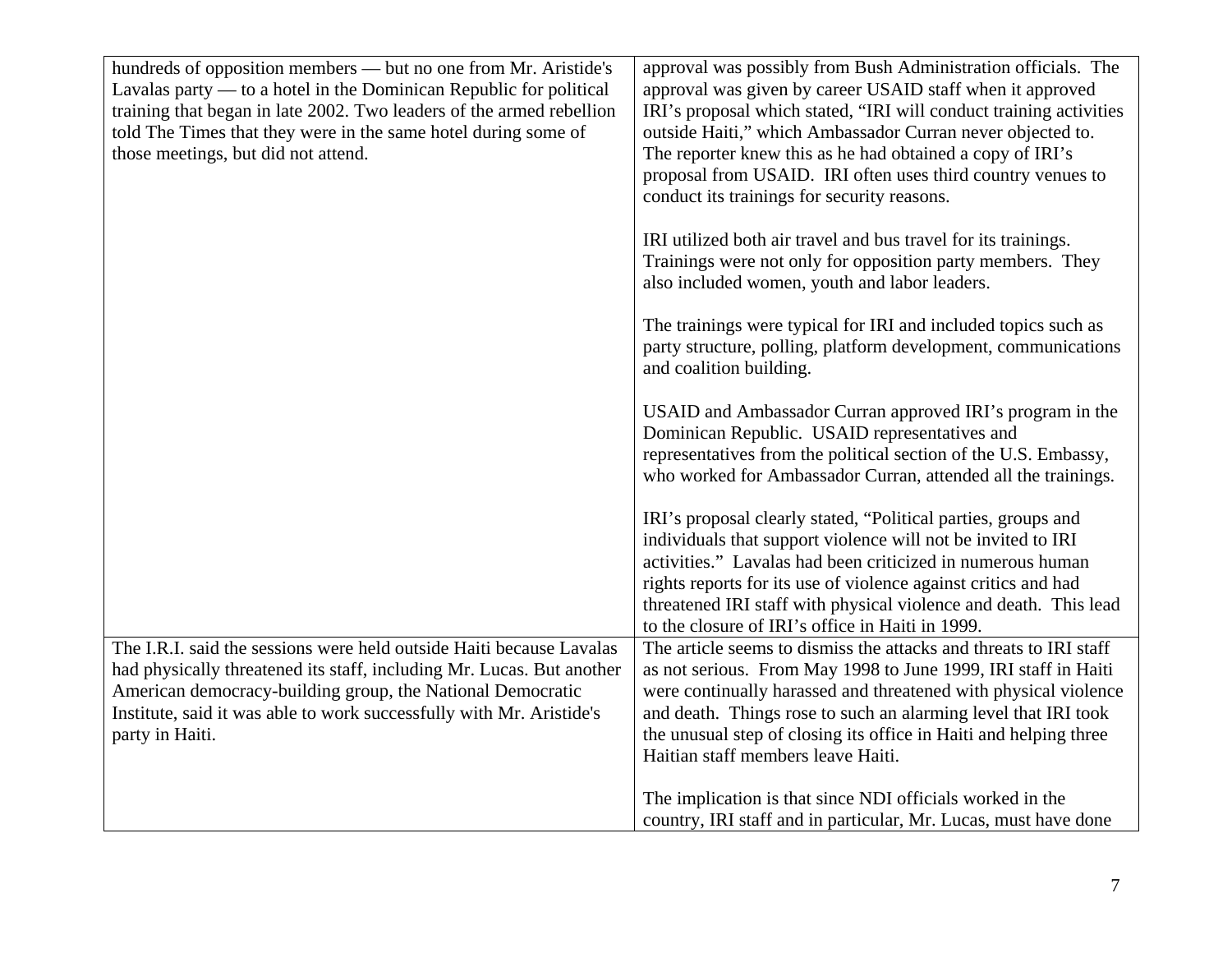|                                                                                                                                          | something to deserve being threatened.                            |
|------------------------------------------------------------------------------------------------------------------------------------------|-------------------------------------------------------------------|
| Mr. Curran left Haiti in August 2003 for a new assignment, and by                                                                        | Ambassador Foley explained things to The New York Times           |
| fall, Mr. Aristide's political opponents had decided there was little                                                                    | differently. In a related TV show the Ambassador stated, "I was   |
| point in negotiating. Still, there was one last hope. Mr. Einaudi                                                                        | very concerned that shortly after my arrival, when I felt I had a |
| persuaded some opposition leaders to meet with Mr. Aristide at the                                                                       | little momentum and a lot of authority, that we not hold a        |
| home of the new American ambassador, James B. Foley. But while                                                                           | meeting that would not succeed."                                  |
| the president was prepared to give up much of his power, Mr.                                                                             |                                                                   |
| Einaudi said, American officials "pulled the rug out," abruptly                                                                          | Foley also disagreed that the meeting was the last hope. In the   |
| canceling the meeting without consulting him.                                                                                            | TV show, he stated, "I disagree extremely strongly that that was  |
|                                                                                                                                          | the last chance. That was a potential pitfall that we avoided. I  |
|                                                                                                                                          | think the die was cast on other occasions."                       |
| Several months later, the rebels marched on Port-au-Prince and Mr.                                                                       | Marc L. Bazin served, in the 1980s, in the government of          |
| Aristide left Haiti on a plane provided by the American government.                                                                      | dictator Jean-Claude Duvalier and ran against Aristide in the     |
| Since then, Haiti has become even more chaotic, said Marc L.                                                                             | 1990 presidential election. He then served as Prime Minister      |
| Bazin, an elder statesman of Haitian politics.                                                                                           | from June 1992 until June 1993 under the military regime that     |
|                                                                                                                                          | overthrew Aristide in a coup. Following Aristide's return to      |
|                                                                                                                                          | power in 2001, Bazin joined Aristide's government as a            |
|                                                                                                                                          | minister. Now, as Bogdanich points out later in the story, Bazin  |
|                                                                                                                                          | currently claims to be the presidential candidate representing    |
|                                                                                                                                          | Aristide's Lavalas Party.                                         |
| "I was suspicious that it would not be good," Mr. Bazin said. "But                                                                       |                                                                   |
| that bad - no."                                                                                                                          |                                                                   |
| Added Mr. Einaudi, "Building democracy in Haiti now is going to                                                                          |                                                                   |
| take a very long time."<br>A Voice for the Poor                                                                                          |                                                                   |
|                                                                                                                                          |                                                                   |
| After two centuries of foreign occupiers, dictators, generals, a self-<br>appointed president for life and the overthrow of more than 30 |                                                                   |
| governments, Haitians finally had the chance in 1990 to elect the                                                                        |                                                                   |
| leader they wanted. The people chose Mr. Aristide, a priest who had                                                                      |                                                                   |
| been expelled from his Roman Catholic order for his fiery orations                                                                       |                                                                   |
| of liberation theology.                                                                                                                  |                                                                   |
| "He was espousing change in Haiti, fundamental populist change,"                                                                         | Unlike many Haitian leaders, Aristide did, in 1990, speak to the  |
| said Robert Maguire, a Haiti scholar who has criticized American                                                                         | country's poor majority. However, he soon began to incite         |
| policy as insufficiently concerned with Haiti's poor. "Right away, he                                                                    | violence among Haitians. This article quotes Aristide as saying,  |
| was viewed as a threat by very powerful forces in Haiti."                                                                                | "turn your eyes to the mountains where the wealthy are, they're   |
|                                                                                                                                          | responsible for you. Go give them what they deserve."             |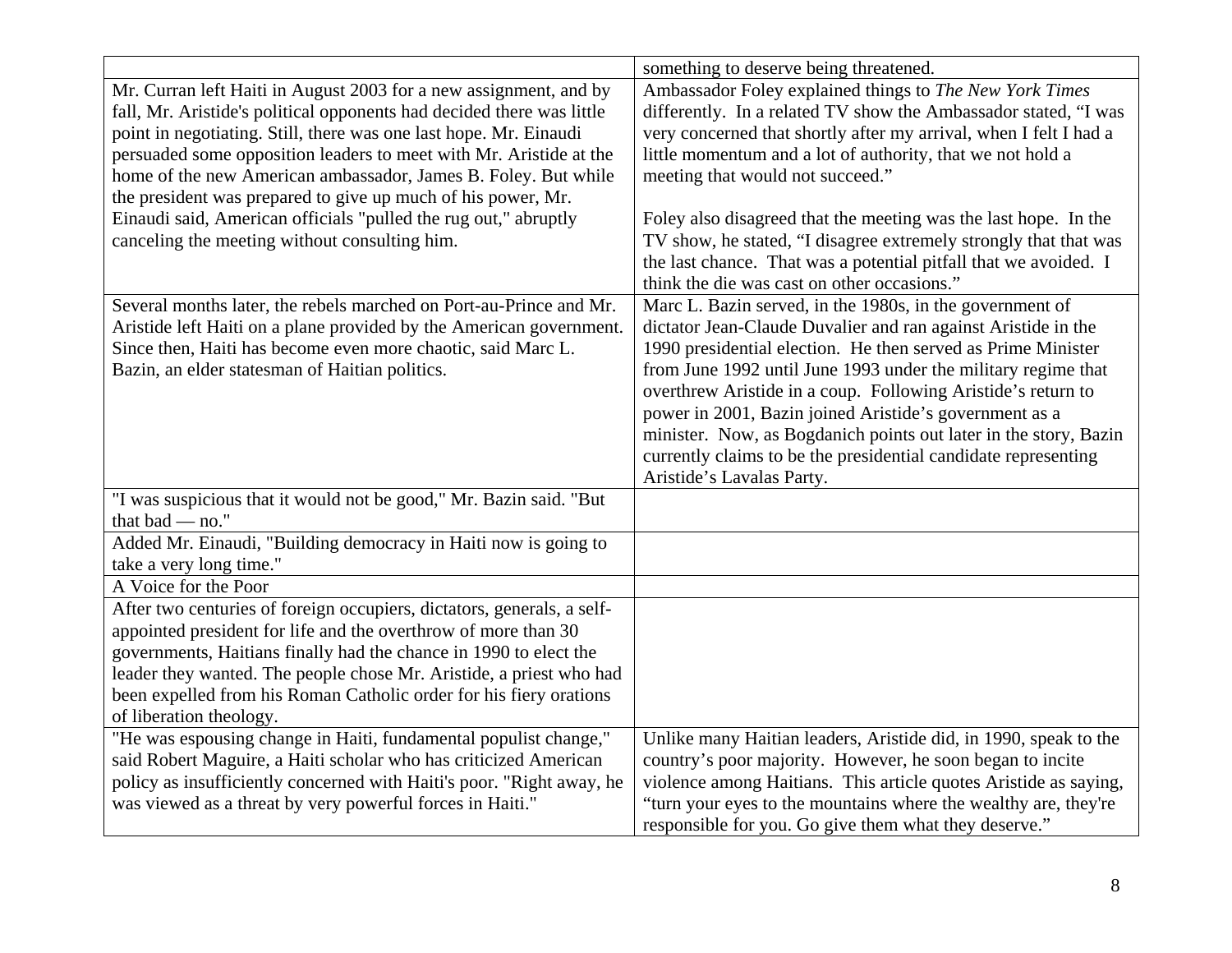| President Aristide promised not only to give voice to the poor in the<br>poorest country in the Western Hemisphere, but also to raise the<br>minimum wage and force businesses to pay taxes. He rallied<br>supporters with heated attacks on the United States, a tacit supporter<br>of past dictatorships and a major influence in Haitian affairs since<br>the Marines occupied the country from 1915 to 1934.                                                                                       | Again, unlike many Haitian leaders, Aristide did, in 1990, speak<br>to the country's poor majority. However, he soon began to<br>incite violence against Haitians. This article quotes Aristide as<br>saying, "turn your eyes to the mountains where the wealthy are,<br>they're responsible for you. Go give them what they deserve."<br>During his second term, Aristide's government was killing<br>journalists and students, threatening opponents and making a<br>mockery of human rights in Haiti. In June 2001, Freedom |
|--------------------------------------------------------------------------------------------------------------------------------------------------------------------------------------------------------------------------------------------------------------------------------------------------------------------------------------------------------------------------------------------------------------------------------------------------------------------------------------------------------|--------------------------------------------------------------------------------------------------------------------------------------------------------------------------------------------------------------------------------------------------------------------------------------------------------------------------------------------------------------------------------------------------------------------------------------------------------------------------------------------------------------------------------|
|                                                                                                                                                                                                                                                                                                                                                                                                                                                                                                        | House reported Aristide himself said, "If a hoodlum stops a<br>vehicle in the street and takes the keyshe is guilty.' Aristide<br>told a group of police officers, 'It is not necessary to bring him<br>to court to have him judged. Zero tolerance for criminals."                                                                                                                                                                                                                                                            |
| "He wasn't going to be beholden to the United States, and so he was<br>going to be trouble," said Senator Christopher J. Dodd of<br>Connecticut, a Democratic critic of Bush administration policy on<br>Latin America. "We had interests and ties with some of the very<br>strong financial interests in the country, and Aristide was<br>threatening them." Those interests, mostly in the textile and<br>electronic assembly businesses, sold many of their products cheap to<br>the United States. |                                                                                                                                                                                                                                                                                                                                                                                                                                                                                                                                |
| When the Haitian military, with the support of the business elite,<br>overthrew Mr. Aristide after just shy of eight months in office, the<br>administration of George H. W. Bush criticized the loss of Haiti's<br>first democracy, but did not intervene militarily.                                                                                                                                                                                                                                 |                                                                                                                                                                                                                                                                                                                                                                                                                                                                                                                                |
| Raymond A. Joseph, the current interim government's ambassador<br>to the United States, recalls a speech that Mr. Aristide gave in<br>September 1991. "That's the speech," Mr. Joseph said, "that<br>triggered the coup d'état against him, where he said, 'Whenever you<br>feel the heat under your feet, turn your eyes to the mountains where<br>the wealthy are, they're responsible for you. Go give them what they<br>deserve.'"                                                                 | Aristide's statement "Go give them what they deserve," is<br>evidence that Aristide was not a person who was going to govern<br>democratically.                                                                                                                                                                                                                                                                                                                                                                                |
| After the coup came repression. In the first two years, the United<br>States Coast Guard intercepted 41,000 Haitians at sea. Pressured by<br>the Congressional Black Caucus, President Clinton sent troops to<br>help restore Mr. Aristide to power in 1994.                                                                                                                                                                                                                                           | Again, Marc L. Bazin served, in the 1980s, in the government of<br>dictator Jean-Claude Duvalier and ran against Aristide in the<br>1990 presidential election. He then served as Prime Minister<br>from June 1992 until June 1993 under the military regime that                                                                                                                                                                                                                                                              |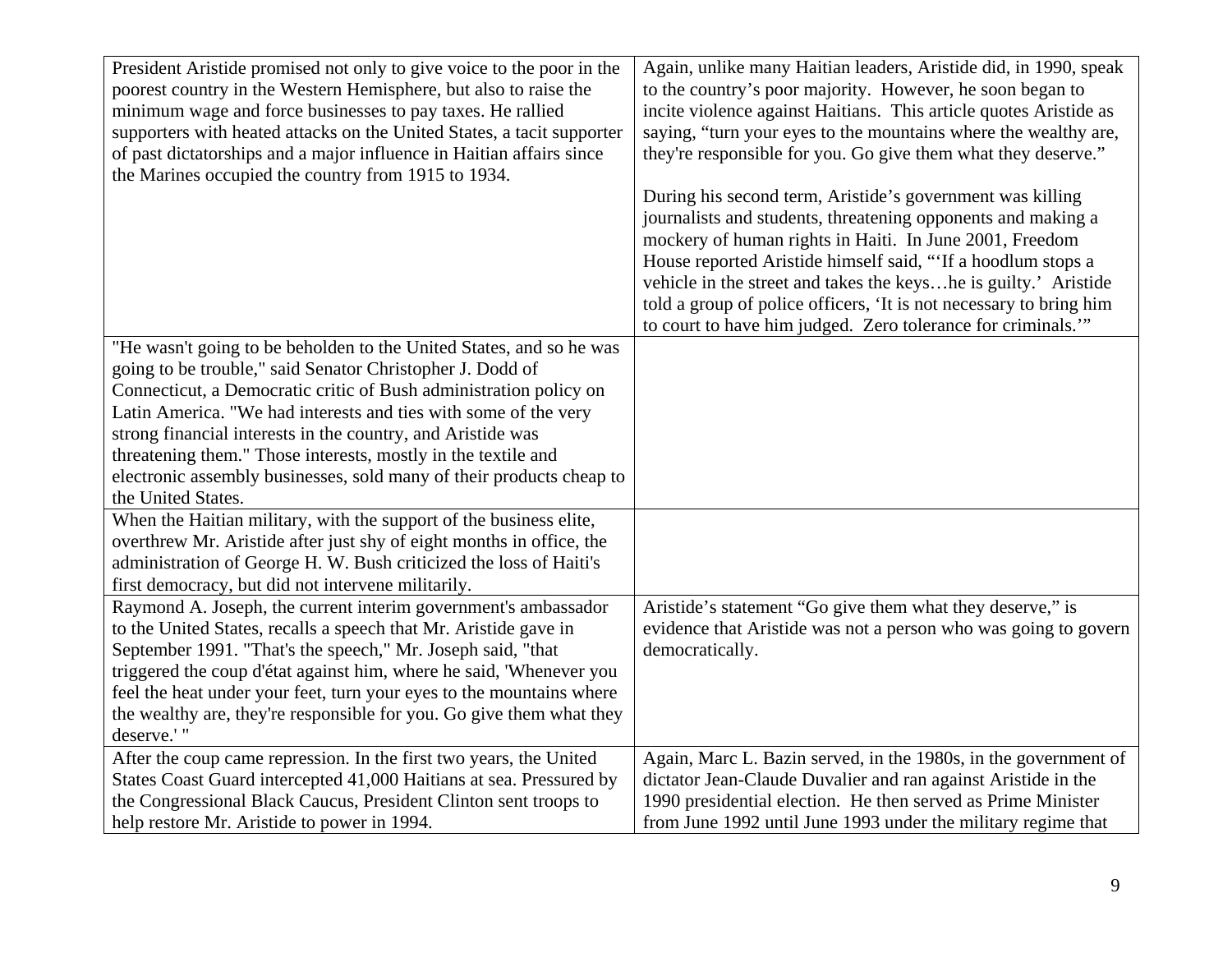|                                                                                                                                      | overthrew Aristide in a coup. Following Aristide's return to<br>power in 2001, Bazin joined Aristide's government as a<br>minister. Now, as Bogdanich points out later in the story, Bazin<br>currently claims to be the presidential candidate representing<br>Aristide's Lavalas Party. |
|--------------------------------------------------------------------------------------------------------------------------------------|-------------------------------------------------------------------------------------------------------------------------------------------------------------------------------------------------------------------------------------------------------------------------------------------|
| Mr. Aristide quickly disbanded the country's most powerful                                                                           | This is hardly an endorsement of Aristide's democratic                                                                                                                                                                                                                                    |
| institution — the military. It did not help that Mr. Aristide — and                                                                  | credentials. As Secretary Powell said, "[Aristide was] a man                                                                                                                                                                                                                              |
| for that matter, Haiti — had little experience with the give and take                                                                | who was democratically elected, but he did not democratically                                                                                                                                                                                                                             |
| of democracy.                                                                                                                        | govern, or govern well. And he has to bear a large burden, if not                                                                                                                                                                                                                         |
|                                                                                                                                      | the major burden, for what has happened."                                                                                                                                                                                                                                                 |
| "He was not trained to be a politician, he was trained to be a priest,"                                                              |                                                                                                                                                                                                                                                                                           |
| Mr. Einaudi said. "So that when he got involved heavily in politics,                                                                 |                                                                                                                                                                                                                                                                                           |
| he didn't know very much about the games politicians play."                                                                          |                                                                                                                                                                                                                                                                                           |
| Mr. Aristide returned with only one year left in his term, and<br>because the Haitian Constitution barred him from consecutive terms | According to Freedom House less than one-third of the<br>electorate voted in this election.                                                                                                                                                                                               |
|                                                                                                                                      |                                                                                                                                                                                                                                                                                           |
| his ally René Préval was voted into office.<br>But the international community believed that Mr. Aristide                            | The "shortcomings" referred to were the delay of parliamentary                                                                                                                                                                                                                            |
| remained a real power, and it had grown frustrated with the                                                                          | elections for more than a year, the intimidation of political                                                                                                                                                                                                                             |
| government's shortcomings. That frustration built to the                                                                             | opponents, the disregard for the rule-of-law, the abuse of human                                                                                                                                                                                                                          |
| parliamentary elections of 2000. Mr. Aristide's party declared                                                                       | rights, and the killing of journalists and students.                                                                                                                                                                                                                                      |
| victory in 18 of 19 Senate races, even though international observers                                                                |                                                                                                                                                                                                                                                                                           |
| said runoffs were required in 8 of them because no one had won a                                                                     | The international observers who said, "runoffs were required,"                                                                                                                                                                                                                            |
| clear majority. Angry Lavalas opponents, in turn, boycotted                                                                          | included the Organization of American States.                                                                                                                                                                                                                                             |
| presidential elections in November; Mr. Aristide, won                                                                                |                                                                                                                                                                                                                                                                                           |
| overwhelmingly.                                                                                                                      | In the run-up to the 2000 Haitian presidential, which Aristide                                                                                                                                                                                                                            |
|                                                                                                                                      | won, the process was deemed to be so flawed by the                                                                                                                                                                                                                                        |
|                                                                                                                                      | Organization of American States they refused to send monitors.                                                                                                                                                                                                                            |
|                                                                                                                                      | Freedom House characterizes the 2000 presidential elections as                                                                                                                                                                                                                            |
|                                                                                                                                      | being "held against a backdrop of civil unrest and voter                                                                                                                                                                                                                                  |
|                                                                                                                                      | intimidation," and gave Haiti a ranking of six (seven being the                                                                                                                                                                                                                           |
|                                                                                                                                      | most repressive) during Aristide's second term.                                                                                                                                                                                                                                           |
|                                                                                                                                      | A Times editorial (11/28/00) following Aristide's election                                                                                                                                                                                                                                |
|                                                                                                                                      | stated, "But his almost certain return to power in Sunday's                                                                                                                                                                                                                               |
|                                                                                                                                      | elections was achieved by trampling on democratic procedures.                                                                                                                                                                                                                             |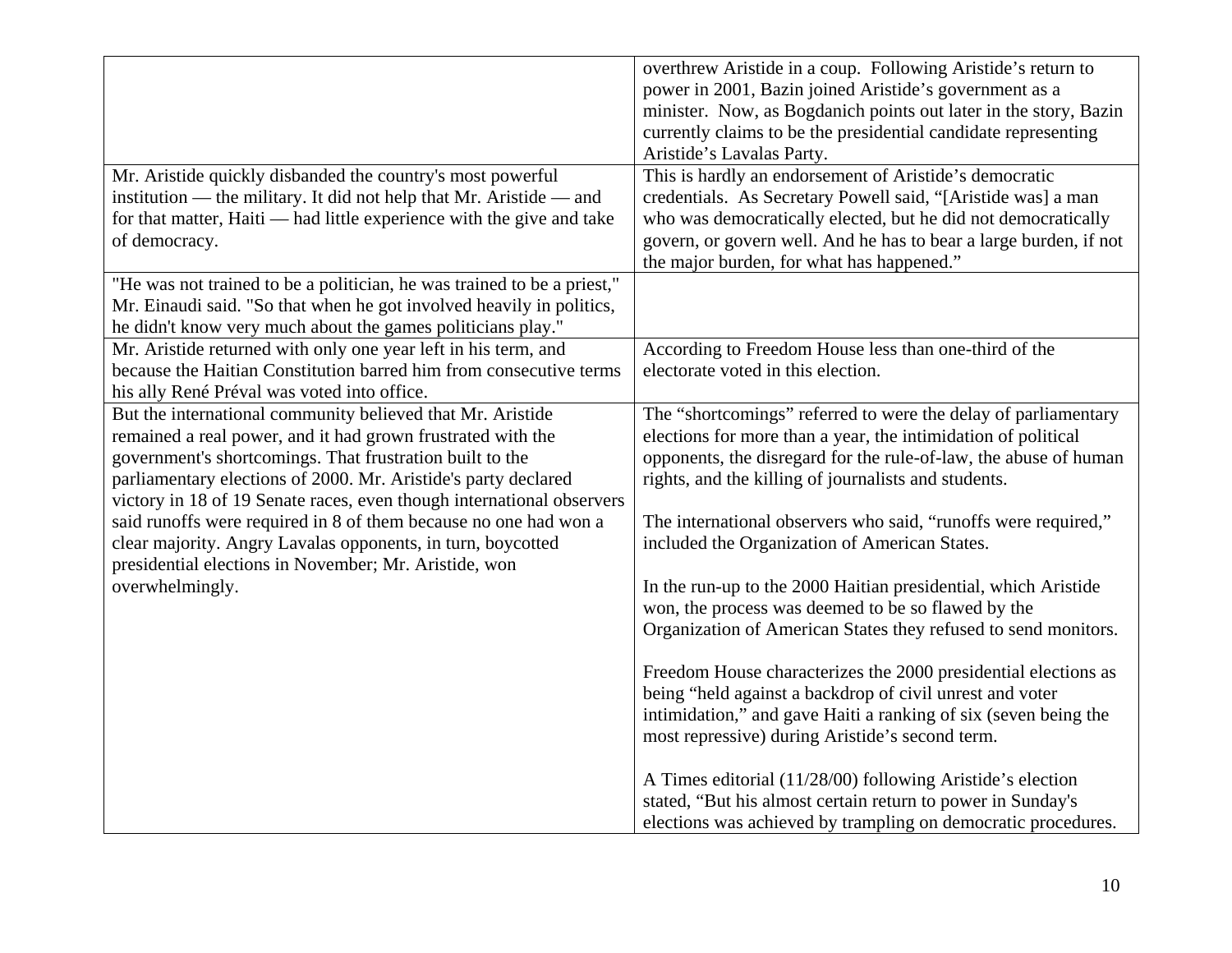|                                                                         | The weeks before the voting were marred by bombings and                                                                                                                                       |
|-------------------------------------------------------------------------|-----------------------------------------------------------------------------------------------------------------------------------------------------------------------------------------------|
|                                                                         | other politically motivated violence, and all serious opposition                                                                                                                              |
|                                                                         | candidates boycotted the race, citing doubts about its fairness."                                                                                                                             |
|                                                                         | Three days following the elections the Associated Press                                                                                                                                       |
|                                                                         | reported, "UN Secretary General Kofi Annan recommended                                                                                                                                        |
|                                                                         | yesterday that the United Nations close its mission to help build                                                                                                                             |
|                                                                         | democracy in Haiti, saying the UN efforts were useless                                                                                                                                        |
|                                                                         | considering the government's questionable legitimacy and                                                                                                                                      |
|                                                                         | increasing isolation."                                                                                                                                                                        |
|                                                                         |                                                                                                                                                                                               |
|                                                                         | A graphic that appeared with the 1/29/06 article in The Times<br>states Aristide won that election with 91.5 percent of the vote.<br>However, The Times does not mention that an estimated 10 |
|                                                                         | percent of Haitians went to the polls to cast their ballots.                                                                                                                                  |
| Tensions rose further as international lenders withheld aid from the    |                                                                                                                                                                                               |
| Aristide government. "We could not deliver any goods, services to       |                                                                                                                                                                                               |
| the people," said Leslie Voltaire, a former minister under Mr.          |                                                                                                                                                                                               |
| Aristide.                                                               |                                                                                                                                                                                               |
| Even Mr. Bazin, a former World Bank official who ran against Mr.        |                                                                                                                                                                                               |
| Aristide in 1990, criticized the cutoff. "The poorer you are, the less  |                                                                                                                                                                                               |
| democratic you are," he said.                                           |                                                                                                                                                                                               |
| Indeed, the combination of a strengthening opposition, a weaker         | Freedom House ranked Haiti as "not free" during Aristide's                                                                                                                                    |
| government and an attempted coup drove Mr. Aristide deeper into         | second term.                                                                                                                                                                                  |
|                                                                         |                                                                                                                                                                                               |
| the arms of his most fervent supporters in the slums. "The urban        |                                                                                                                                                                                               |
| gangs received money, logistical support and weapons from the           | A Times editorial (2/5/04) said of Aristide's presidency, "Now,                                                                                                                               |
| national police because the government saw them as a bulwark            | his second presidency is declining into despotism."                                                                                                                                           |
| against a coup," the International Crisis Group, a conflict resolution  |                                                                                                                                                                                               |
| organization that studies Haiti and other trouble spots, said in a 2005 |                                                                                                                                                                                               |
| report.                                                                 |                                                                                                                                                                                               |
| When some Aristide supporters engaged in criminal acts, including       |                                                                                                                                                                                               |
| killings and drug trafficking, the president was often unwilling or     |                                                                                                                                                                                               |
| unable to stop them. That eroded his popular support.                   |                                                                                                                                                                                               |
| A simple dispute over a handful of Senate seats had now morphed         |                                                                                                                                                                                               |
| into a showdown over the very legitimacy of Mr. Aristide's              |                                                                                                                                                                                               |
| presidency.                                                             |                                                                                                                                                                                               |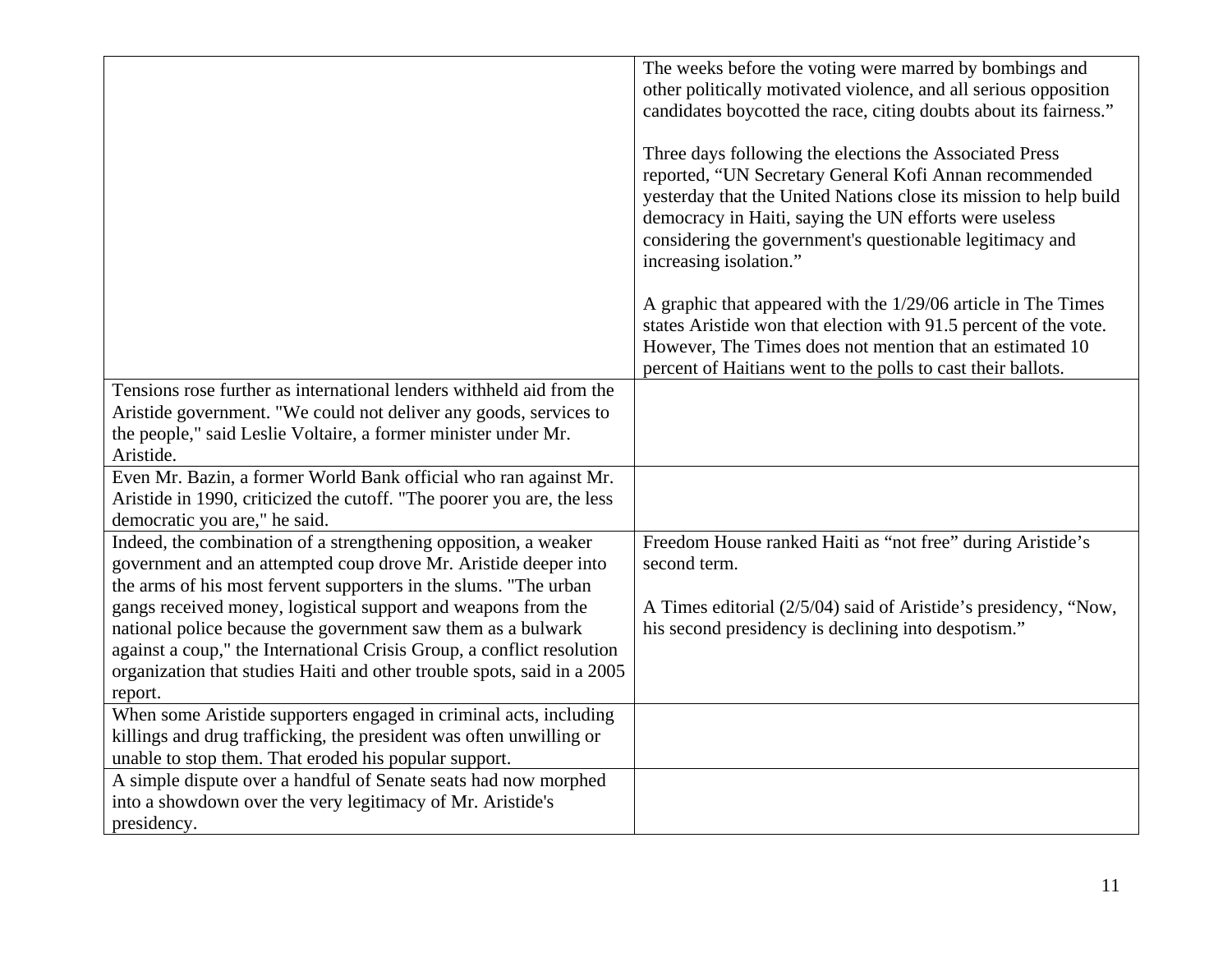| It was in these months that two ingredients were added to the roiling  |                                                                    |
|------------------------------------------------------------------------|--------------------------------------------------------------------|
| Haitian stew: a new American ambassador, Brian Dean Curran,            |                                                                    |
| arrived in Port-au-Prince and a Republican administration was          |                                                                    |
| inaugurated in Washington.                                             |                                                                    |
| An Ambassador's Mission                                                |                                                                    |
| Mr. Curran began his assignment at the start of 2001. To understand    |                                                                    |
| the country better, he made a point of learning Creole, the language   |                                                                    |
| of the poor, even though diplomats and the ruling elite conversed in   |                                                                    |
| French.                                                                |                                                                    |
| "He was amazing to watch," one former government official said.        |                                                                    |
| "He would walk in a classroom with Haitian children and take over      |                                                                    |
| from the teacher."                                                     |                                                                    |
| Mr. Curran said he wanted to believe in Mr. Aristide but slowly        |                                                                    |
| became disillusioned. "I had many conversations with him about the     |                                                                    |
| police, about human rights abuses," Mr. Curran said. "And in the       |                                                                    |
| end, he disappointed me."                                              |                                                                    |
| Even so, Mr. Curran said, his mission was clear. "The promotion of     | Again, Secretary Powell contradicted the basic tenet of this story |
| democracy was at the very heart of what I was doing in Haiti," he      | when Powell told the reporter he didn't accept the view that he    |
| said. Clear, too, was how to go about that: supporting Mr. Aristide's  | differed with his Assistant Secretaries over Haiti policy          |
| right to office while working to foster a compromise. "That was the    |                                                                    |
| officially stated policy," Mr. Curran said. "Those were my             |                                                                    |
| instructions."                                                         |                                                                    |
| Mr. Curran was supposed to have help from the I.R.I., which had        |                                                                    |
| been active in Haiti since 1990. Along with the National Democratic    |                                                                    |
| Institute, the I.R.I. was formed in the early 1980's after President   |                                                                    |
| Reagan called on Americans to fight totalitarianism.                   |                                                                    |
| Its board includes Republican foreign-policy heavyweights and          | IRI has also received contributions Fed-ex, Honeywell,             |
| lobbyists, and its chairman is Senator John McCain, the Arizona        | Microsoft, Ford Motor Company, Motorola, The Annenberg             |
| Republican, who did not answer requests for an interview. The          | Foundation, and others. It is interesting that only Halliburton    |
| group's financing comes from the Agency for International              | and Chevron were mentioned and leaves the impression that IRI      |
| Development, as well as the State Department, foundations and          | is a right-wing organization, which is completely false.           |
| corporations like Halliburton and Chevron.                             |                                                                    |
|                                                                        | Private funds only account for 1.4 percent of IRI's total funding. |
| More than its sister group, the International Republican Institute     | This is in fact language IRI uses to explain itself. With limited  |
| tends to work in countries "it views as being strategically important  | taxpayer resources, IRI targets it programs to assist people in    |
| to U.S. national foreign policy interests," according to a 1999 report | countries of vital importance to the United States.                |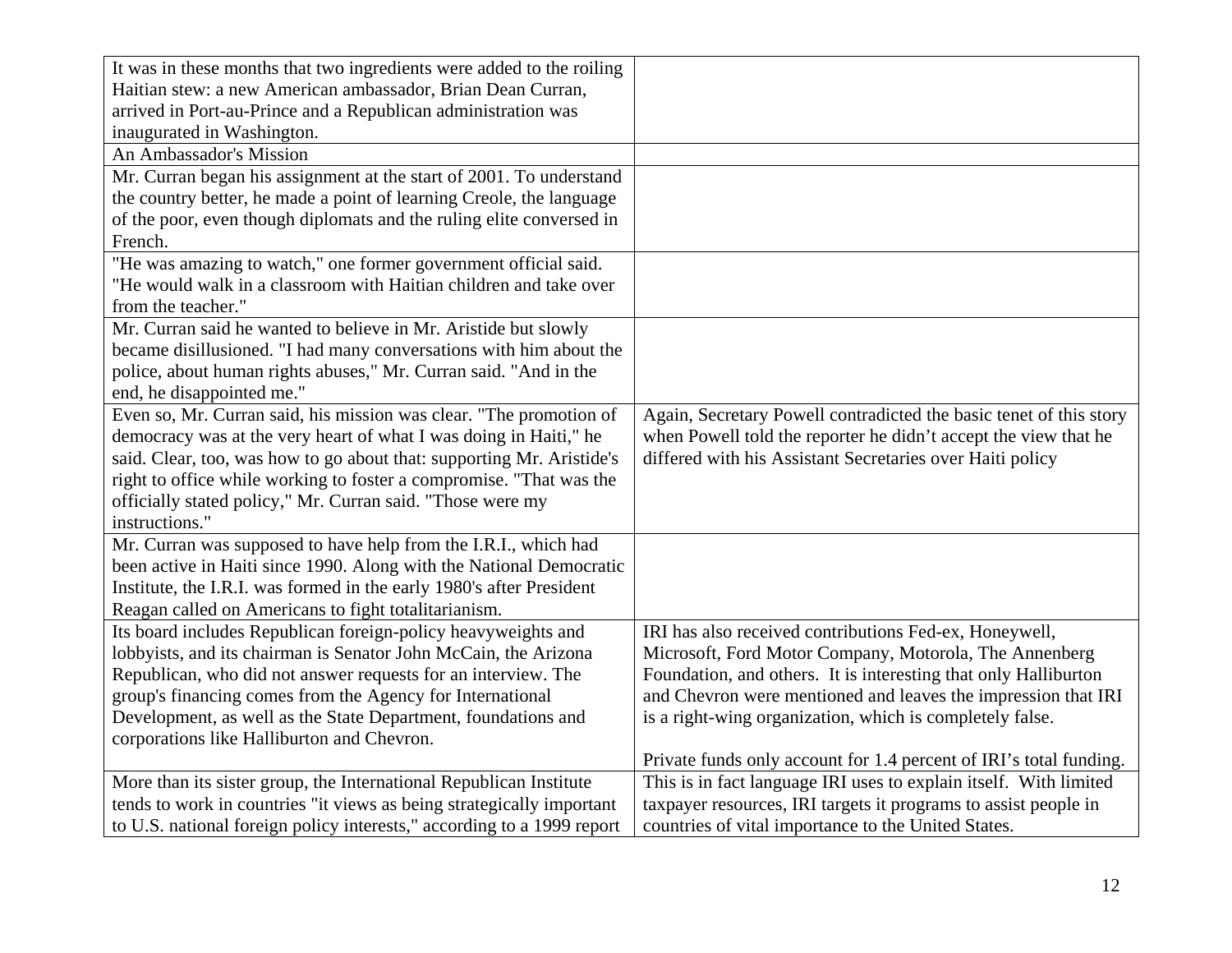| by the international development agency.                               |                                                                      |
|------------------------------------------------------------------------|----------------------------------------------------------------------|
| The I.R.I.'s Republican affiliations did not go unnoticed on the       | A number of other organizations and people who support               |
| streets of Port-au-Prince. Graffiti condemning the I.R.I. had been     | democracy were condemned, including former President Jimmy           |
| showing up for some time, the work of Aristide supporters. "I think    | Carter.                                                              |
| they distrusted I.R.I. as an organization because they were affiliated |                                                                      |
| with the Republican Party, and Lavalas just felt the Republican        | David Adams' statement "they were affiliated with the                |
| Party was out to get them," said David Adams, a former A.I.D.          | Republican Party," is an inaccurate statement. IRI is not            |
| mission director in Haiti.                                             | affiliated with the Republican Party. If it were, USAID could        |
|                                                                        | not fund it. IRI is a nonpartisan group.                             |
| And there was one more reason, he said: Stanley Lucas, the I.R.I.'s    | Again, IRI made it clear that Stanley Lucas was not in Haiti at      |
| leader in Haiti.                                                       | this time and he was not the leader of IRI's program.                |
| Mr. Lucas, who said he grew up in the United States and Haiti and      | IRI made it clear that Stanley Lucas only held the title of          |
| worked as a part-time Haitian civil servant, came from a land-         | Resident Country Director for Haiti from 1997 until 1999.            |
| owning family. That background, along with his politics, "sends a      |                                                                      |
| very provocative message, I think, to those supporting Aristide,"      |                                                                      |
| said Mr. Maguire, who runs the international affairs program at        |                                                                      |
| Trinity University in Washington. Mr. Lucas joined the I.R.I. in       |                                                                      |
| 1993 and took over its Haiti program five years later.                 |                                                                      |
| With his good looks, sociability and fluency in Creole, French and     | What a ridiculous and gratuitous comment to include. The only        |
| English, he moved easily between Port-au-Prince and Capitol Hill.      | reason to include a comment like this that wasn't made on-the-       |
| "He's the Denzel Washington of Haiti," one A.I.D. official said.       | record is to create a specific image in people's minds regardless    |
| That he was a karate champion only added to his aura.                  | of whether it truly reflects the person. Does the AID official       |
|                                                                        | know Stanley Lucas?                                                  |
| The anti-Aristide message had currency around Washington. Mr.          | IRI invites many people to its events and they have many             |
| Einaudi, the veteran diplomat, recalled attending the I.R.I.'s 2001    | different opinions. That does not mean IRI shares their              |
| fund-raising dinner and being surrounded by a half-dozen Haitian       | opinions.                                                            |
| businessmen sounding a common cry: "We were foolish to think           |                                                                      |
| that we could do anything with Aristide. That it was impossible to     | The implication is IRI invited these Haitians because IRI shared     |
| negotiate with him. That it was necessary to get rid of him."          | their opinion. However, Mr. Einaudi, who was also invited to         |
|                                                                        | the dinner, thought the democratic opposition should negotiate       |
|                                                                        | with Aristide.                                                       |
| A year later, the I.R.I. created a stir when it issued a press release | This is a pathetic attempt to tie the events in Venezuela to the     |
| praising the attempted overthrow of Hugo Chávez, the elected           | events in Haiti simply because Stanley Lucas worked on both          |
| president of Venezuela and a confrontational populist, who, like Mr.   | programs. That is ludicrous. There was no reason to include          |
| Aristide, was seen as a threat by some in Washington. The institute    | this in the article except to intentionally mislead readers that IRI |
| has since told The Times that praising the attempted coup was          | and its employee Stanley Lucas were acting improperly.               |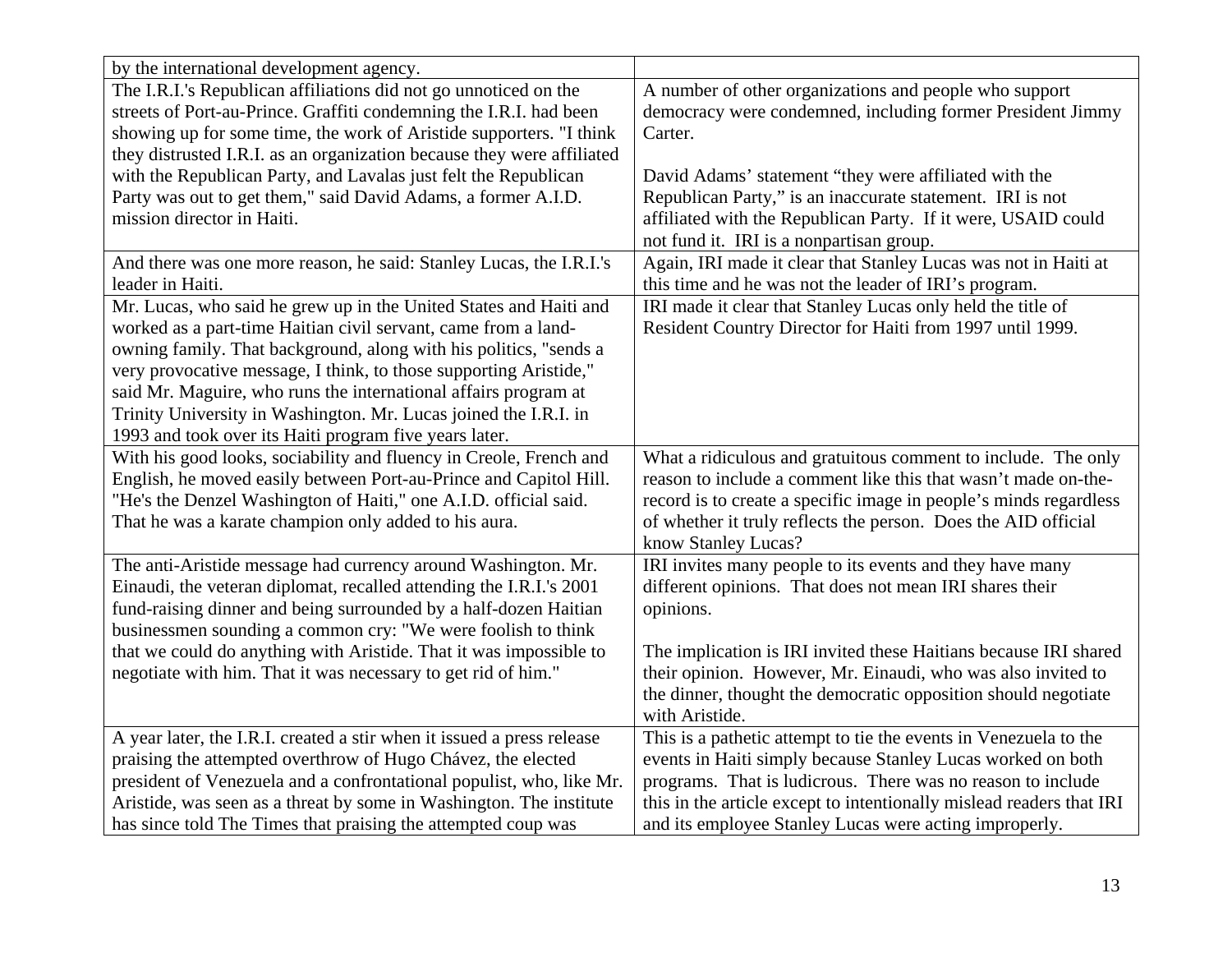| wrong.                                                                                                                                                                                                                                                                                                                                              |                                                                                                                                                                                                                                                                                                                                         |
|-----------------------------------------------------------------------------------------------------------------------------------------------------------------------------------------------------------------------------------------------------------------------------------------------------------------------------------------------------|-----------------------------------------------------------------------------------------------------------------------------------------------------------------------------------------------------------------------------------------------------------------------------------------------------------------------------------------|
| Mr. Lucas had been to Venezuela seven times for the I.R.I., but he<br>was not there at the time of the coup. Instead, he was focusing on<br>Haiti, where his work was creating another stir for the institute.                                                                                                                                      | Again, this is a pathetic attempt to tie the events in Venezuela to<br>the events in Haiti simply because Stanley Lucas worked on<br>both programs. That is ludicrous. There was no reason to<br>include this in the article except to intentionally mislead readers<br>that IRI and its employee Stanley Lucas were acting improperly. |
| No Negotiations, No Compromise                                                                                                                                                                                                                                                                                                                      |                                                                                                                                                                                                                                                                                                                                         |
| In early 2002, Mr. Curran said, he began receiving troubling reports<br>about Mr. Lucas. As he urged the opposition in Haiti "to show<br>flexibility," the ambassador said, Mr. Lucas was sending the<br>opposite instructions: "Hang tough. Don't compromise. In the end,<br>we'll get rid of Aristide."                                           | Ambassador Curran is attributing to Stanley Lucas a role he<br>never played. Again, Dean Curran has never provided any<br>evidence to support or substantiate his accusations. IRI has<br>always stated if any evidence of wrong doing was provided, IRI<br>would take the appropriate action. IRI was clear in making this<br>point.   |
| As his concern mounted, Mr. Curran asked that Mr. Lucas be<br>removed from the I.R.I.'s Haiti program. The institute resisted.                                                                                                                                                                                                                      | Again, Dean Curran has never provided any evidence to support<br>or substantiate his accusations. IRI has always stated if any<br>evidence of wrong doing was provided, IRI would take the<br>appropriate action. IRI was clear in making this point.                                                                                   |
| Mr. Fauriol, the institute's senior vice president, said Mr. Curran had<br>not been forthcoming with information about Mr. Lucas. "Specifics<br>we've never been given," he said, adding that Mr. Lucas's critics<br>probably did not know him very well.                                                                                           |                                                                                                                                                                                                                                                                                                                                         |
| "We don't have any questions about the quality of his work," Mr.<br>Fauriol said. "There is something of a cottage industry that's sort of<br>built around what he has or hasn't done, perceptions, rumors,<br>whisperings. And it has sort of created a profile of an individual that<br>is, shall we say, greatly exaggerated — simply not true." |                                                                                                                                                                                                                                                                                                                                         |
| Mr. Curran countered that he had ample witnesses to Mr. Lucas's<br>behavior. And opposition leaders said in interviews that Mr. Lucas<br>had actively opposed a political settlement.                                                                                                                                                               | Again, the only people who support Dean Curran's account that<br>IRI undermined U.S. policy were, at one time or another,<br>political allies of Aristide's - Jean-Max Bellerive, Marc L.<br>Bazin, Evans Paul. All have reason to impugn IRI's work.                                                                                   |
| "Mr. Lucas was of the opinion negotiations would be a bad idea; I                                                                                                                                                                                                                                                                                   | Again, Dean Curran has never provided any evidence to support<br>or substantiate his accusations. IRI has always stated if any<br>evidence of wrong doing was provided, IRI would take the<br>appropriate action. IRI was clear in making this point.<br>Again, Evans Paul was, at one time or another, a political ally of             |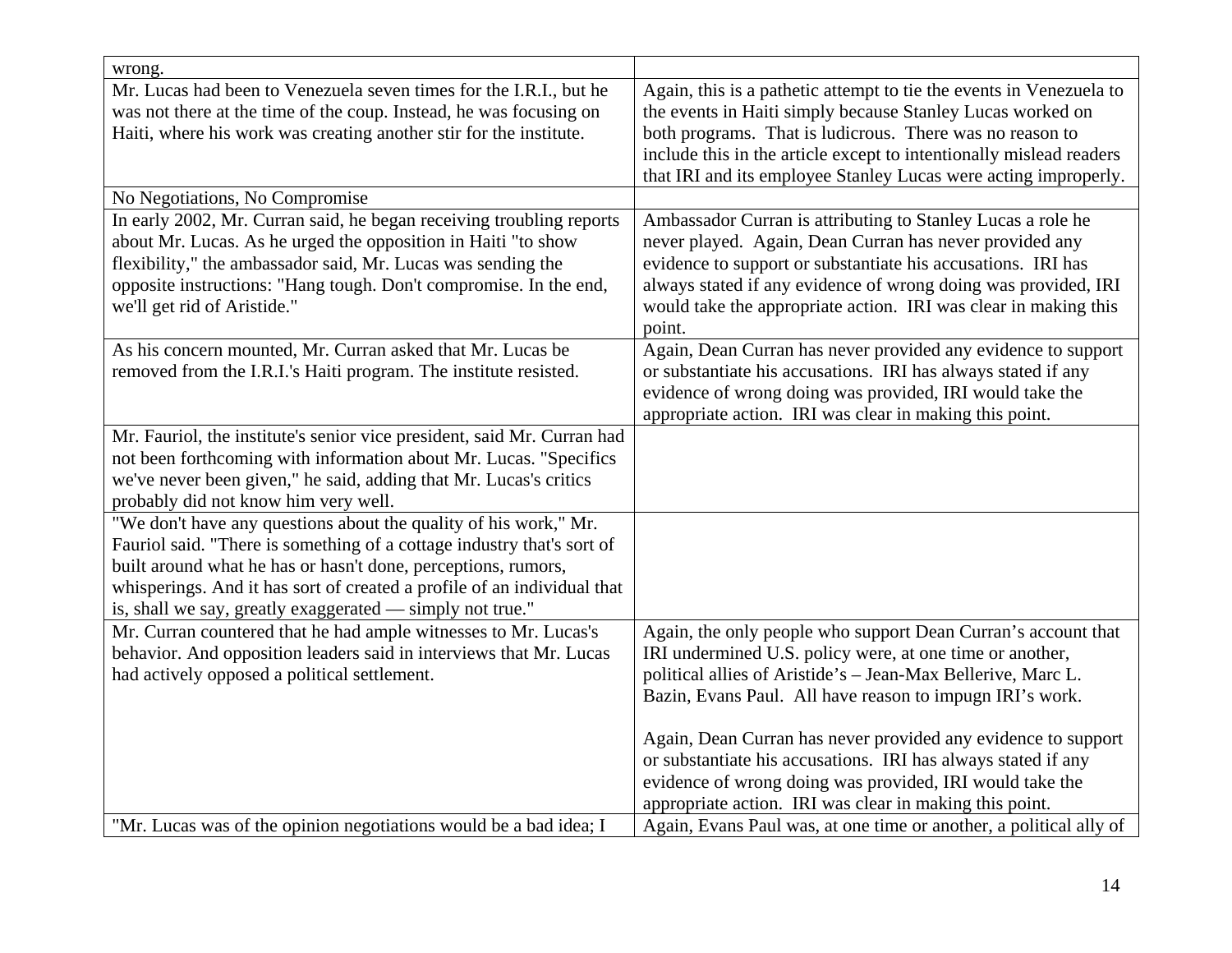| was of the opinion we should have negotiated to show our good<br>faith," said Mr. Paul, a former mayor of Port-au-Prince, who<br>nonetheless praised Mr. Lucas's support for the opposition against<br>Mr. Aristide.                                                                                                   | Aristide. Here he criticizes Stanley Lucas but later in the story<br>he praised Mr. Lucas for what he thought was Mr. Lucas's<br>opposition to Aristide. As a currently active politician, these<br>comments appear to be political posturing for a Haitian<br>audience.                                                                                                                                                                                                                                                                                       |
|------------------------------------------------------------------------------------------------------------------------------------------------------------------------------------------------------------------------------------------------------------------------------------------------------------------------|----------------------------------------------------------------------------------------------------------------------------------------------------------------------------------------------------------------------------------------------------------------------------------------------------------------------------------------------------------------------------------------------------------------------------------------------------------------------------------------------------------------------------------------------------------------|
| Mr. Gaillard, the former spokesman for the Democratic<br>Convergence, the main anti-Aristide coalition, said he also did not<br>like that Mr. Lucas was acting as the Haitian opposition's<br>representative in Washington. "That really disturbed us, because we<br>didn't know exactly what he was saying," he said. |                                                                                                                                                                                                                                                                                                                                                                                                                                                                                                                                                                |
| Mr. Bazin added that Mr. Lucas "was prepared to act aggressively to<br>get Aristide out of power."                                                                                                                                                                                                                     | Again, Marc L. Bazin served, in the 1980s, in the government of<br>dictator Jean-Claude Duvalier and ran against Aristide in the<br>1990 presidential election. He then served as Prime Minister<br>from June 1992 until June 1993 under the military regime that<br>overthrew Aristide in a coup. Following Aristide's return to<br>power in 2001, Bazin joined Aristide's government as a<br>minister. Now, as Bogdanich points out later in the story, Bazin<br>currently claims to be the presidential candidate representing<br>Aristide's Lavalas Party. |
| Mr. Einaudi said he found Mr. Lucas's role disturbing.                                                                                                                                                                                                                                                                 |                                                                                                                                                                                                                                                                                                                                                                                                                                                                                                                                                                |
| "Stanley Lucas is a very bright man, very able man," he said. But,<br>he said, "I thought it was a mistake the way Dean Curran did, I<br>think, that he should become the person in charge of I.R.I.'s policies<br>and activities."                                                                                    | IRI clearly stated that Stanley Lucas was not "in charge of<br>I.R.I.'s policies and activities."                                                                                                                                                                                                                                                                                                                                                                                                                                                              |
| At the A.I.D. office in Port-au-Prince, the agency's director, Mr.<br>Adams, said he found Mr. Lucas difficult to deal with.                                                                                                                                                                                           |                                                                                                                                                                                                                                                                                                                                                                                                                                                                                                                                                                |
| "When Stanley tells you something, it's kind of hard to know exactly<br>what the kernel of truth is," Mr. Adams said.                                                                                                                                                                                                  |                                                                                                                                                                                                                                                                                                                                                                                                                                                                                                                                                                |
| With the I.R.I. standing behind Mr. Lucas, Mr. Curran complained<br>to his superiors in Washington — through cables, e-mail messages<br>and, he said, in meetings.                                                                                                                                                     |                                                                                                                                                                                                                                                                                                                                                                                                                                                                                                                                                                |
| In a July 2002 cable, he wrote: "I continue to have grave misgivings<br>about the participation of an individual whose questionable behavior<br>could be to the detriment of U.S. interests. The USAID director<br>shares my concerns."<br>Mr. Curran also cautioned that Mr. Lucas's continued participation          | Again, Dean Curran has never provided any evidence to support<br>or substantiate his accusations. IRI has always stated if any<br>evidence of wrong doing was provided, IRI would take the<br>appropriate action. IRI was clear in making this point.<br>Again, Dean Curran has never provided any evidence to support                                                                                                                                                                                                                                         |
|                                                                                                                                                                                                                                                                                                                        |                                                                                                                                                                                                                                                                                                                                                                                                                                                                                                                                                                |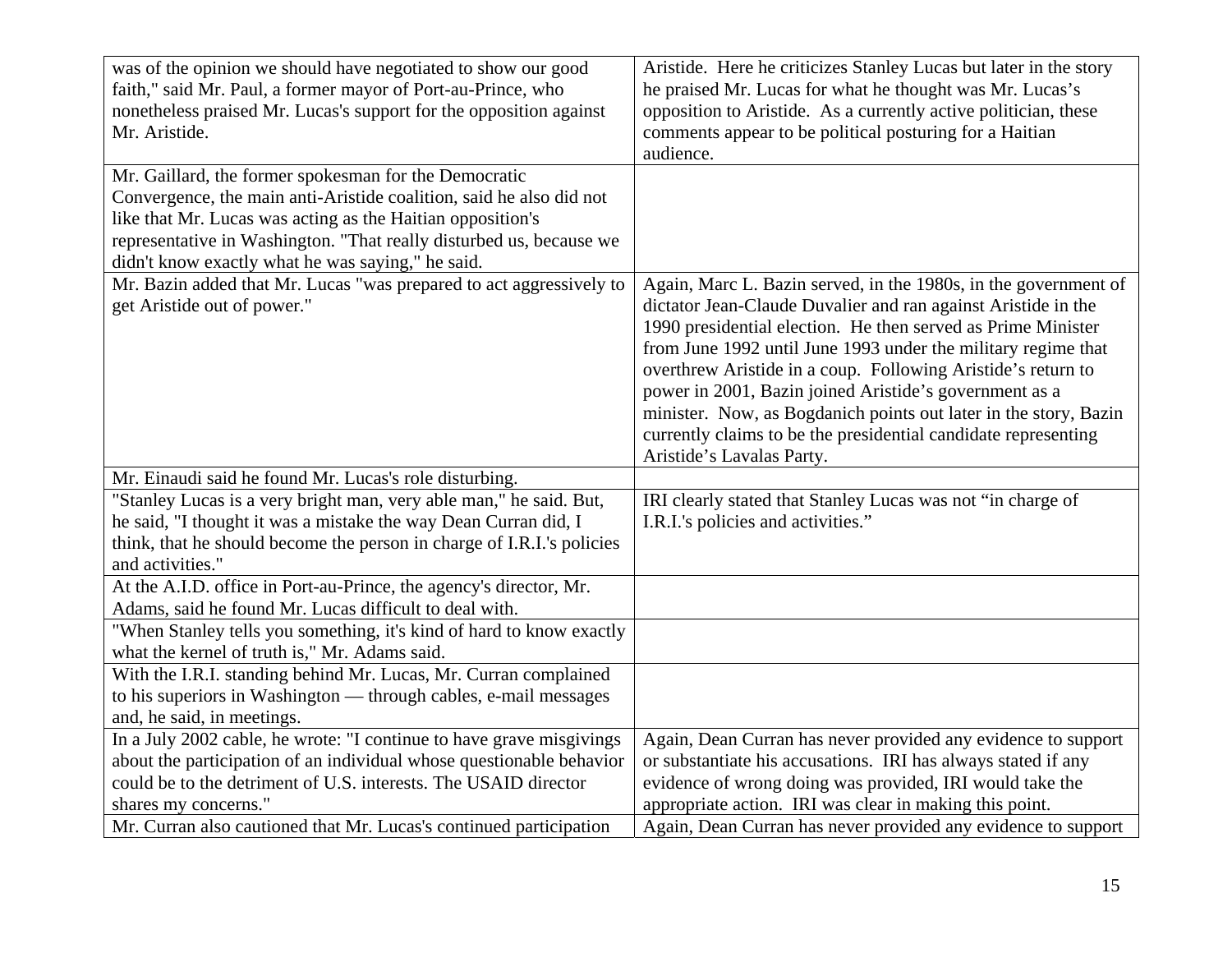| "will, at best, lead to confusion as to U.S. policy objectives, which   | or substantiate his accusations. IRI has always stated if any |
|-------------------------------------------------------------------------|---------------------------------------------------------------|
| continue to eschew unconstitutional acts and favor negotiations and,    | evidence of wrong doing was provided, IRI would take the      |
| at worst, contribute to political destabilization in Haiti."            | appropriate action. IRI was clear in making this point.       |
| The Old Policy Makers Return                                            |                                                               |
| Mr. Curran sent his cables to the Bush administration's Latin           |                                                               |
| American policy team, records show. In addition to Mr. Reich, then      |                                                               |
| assistant secretary of state for Latin American affairs, that group     |                                                               |
| included Elliott L. Abrams, a special assistant to the president and    |                                                               |
| senior director for democracy and human rights, and Daniel W.           |                                                               |
| Fisk, a deputy to Mr. Reich.                                            |                                                               |
| These men were veteran fighters against the spread of leftist           |                                                               |
| political ideology in Latin America, beginning with Fidel Castro and    |                                                               |
| Cuba. Mr. Fisk's former boss, Jesse Helms, then a Republican            |                                                               |
| senator from North Carolina, had once called Mr. Aristide a             |                                                               |
| "psychopath," based on a C.I.A. report about his mental condition       |                                                               |
| that turned out to be false.                                            |                                                               |
| In the 1980's, Mr. Reich and Mr. Abrams had become ensnared in          |                                                               |
| investigations of Reagan administration activities opposing the         |                                                               |
| socialist government of Nicaragua. The comptroller general              |                                                               |
| determined in 1987 that a public diplomacy office run by the Cuban-     |                                                               |
| born Mr. Reich had "engaged in prohibited, covert propaganda            |                                                               |
| activities." In 1991, Mr. Abrams pleaded guilty to withholding          |                                                               |
| information from Congress in connection with the Iran-contra affair.    |                                                               |
| He was pardoned by the first President Bush.                            |                                                               |
| Now, with the advent of the second Bush administration, Mr. Reich,      |                                                               |
| Mr. Abrams and their colleagues were back in power. The Clinton         |                                                               |
| era, they felt, had been a bad one for United States interests in Latin |                                                               |
| America.                                                                |                                                               |
| "The United States had squandered a good deal of its credibility by     |                                                               |
| its support for Aristide during the Clinton years," said Roger F.       |                                                               |
| Noriega, a former senior Helms aide who replaced Mr. Reich at the       |                                                               |
| State Department in 2003. "We essentially held his coat while           |                                                               |
| stuffing millions of dollars in it while he terrorized the opposition." |                                                               |
| At the time of Mr. Curran's complaints, the I.R.I.'s current president, |                                                               |
| Mr. Craner, was running the State Department's democracy and            |                                                               |
| human rights program. He questioned the charges leveled by Mr.          |                                                               |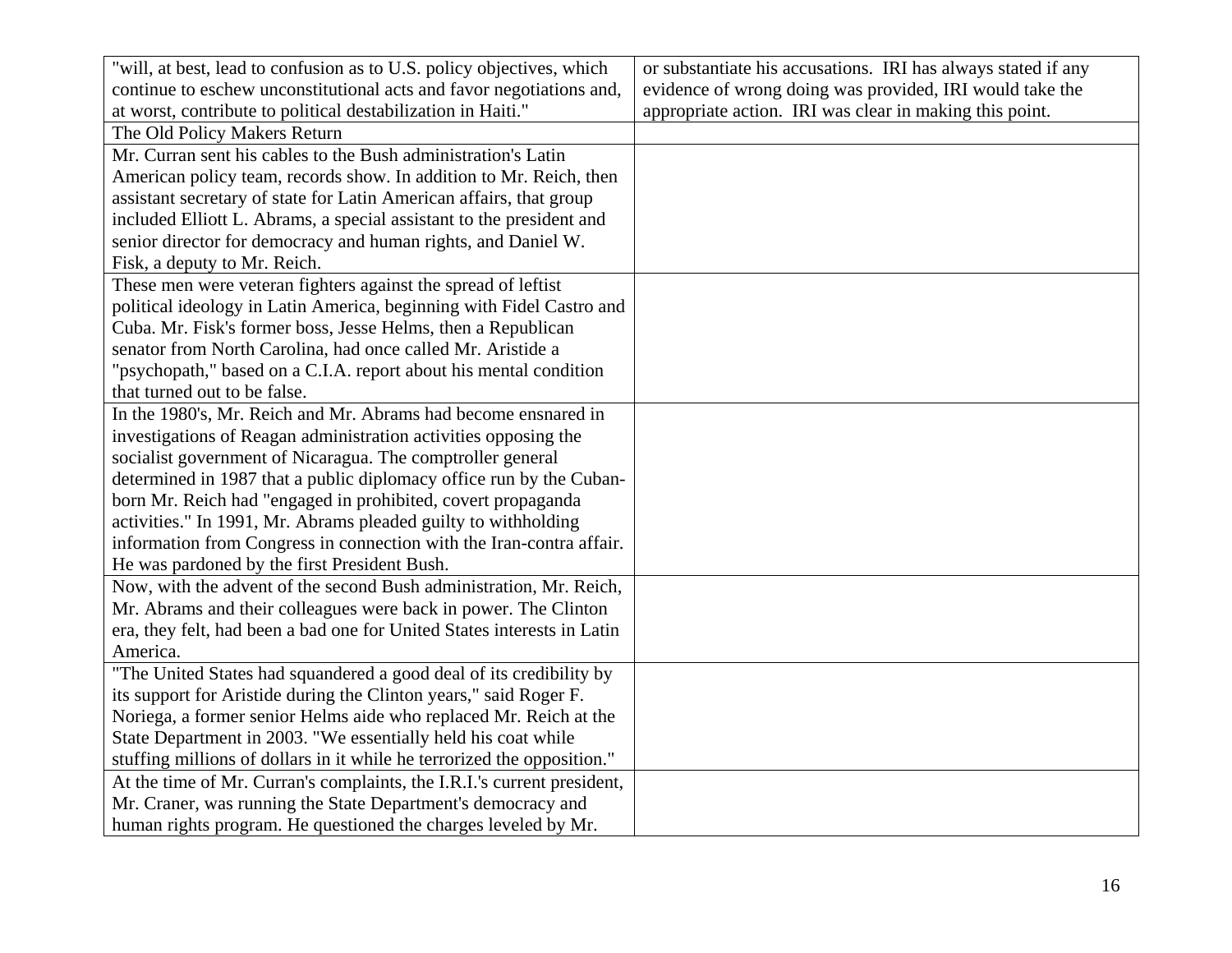| Curran, who goes by his middle name, Dean.                              |                                                                  |
|-------------------------------------------------------------------------|------------------------------------------------------------------|
| "I'm curious about why Dean has a very different opinion of Stanley     |                                                                  |
| from his bosses," Mr. Craner said. He added that neither Mr.            |                                                                  |
| Noriega nor Mr. Reich had come to him or the institute and              |                                                                  |
| complained, and he urged The Times to call them.                        |                                                                  |
| Mr. Noriega said Mr. Curran had not worked for him, but offered         |                                                                  |
| that he had seen no evidence of misconduct by the I.R.I. Mr. Reich      |                                                                  |
| was more specific about Mr. Curran.                                     |                                                                  |
| "He never expressed any problems with Stanley Lucas to me, and I        |                                                                  |
| was his boss," Mr. Reich said. Asked why his name showed up on          |                                                                  |
| cables as having received Mr. Curran's complaints, and why Mr.          |                                                                  |
| Curran's cables detailed discussions with him, Mr. Reich replied: "I    |                                                                  |
| have absolutely no recollection of that. I'm not questioning it, I just |                                                                  |
| have no recollection of that."                                          |                                                                  |
| Mr. Reich said he could not understand why Mr. Curran would             |                                                                  |
| focus on "some low-level bureaucrat" at the I.R.I. rather than the      |                                                                  |
| misconduct of Mr. Aristide. That, he asserted, was why the United       |                                                                  |
| States had gradually backed away from Mr. Aristide. "The crime is       |                                                                  |
| the Clinton administration supported him as long as it did," Mr.        |                                                                  |
| Reich said.                                                             |                                                                  |
| Mr. Curran said it was "a patent lie" that he had never complained to   |                                                                  |
| Mr. Reich.                                                              |                                                                  |
| Records show that in the summer of 2002, Mr. Curran sought tighter      | Again, IRI trainings were not only for opposition party          |
| control over the I.R.I. before signing off on a politically delicate    | members, they also included women, youth and labor leaders.      |
| program that Mr. Lucas had organized in the Dominican Republic to       | They were designed to instruct them on how to participate in the |
| teach the opposition the art of campaigning.                            | political process.                                               |
|                                                                         |                                                                  |
|                                                                         | The trainings were typical for IRI and included party structure, |
|                                                                         | polling, platform development, communications and coalition      |
|                                                                         | building.                                                        |
|                                                                         |                                                                  |
|                                                                         | Again, USAID and Ambassador Curran approved IRI's program        |
|                                                                         | in the Dominican Republic. USAID representatives and             |
|                                                                         | representatives from the political section of the U.S. Embassy,  |
|                                                                         | who worked for Ambassador Curran, attended all the trainings.    |
| Washington officials opposed Mr. Curran's request. Not only was         |                                                                  |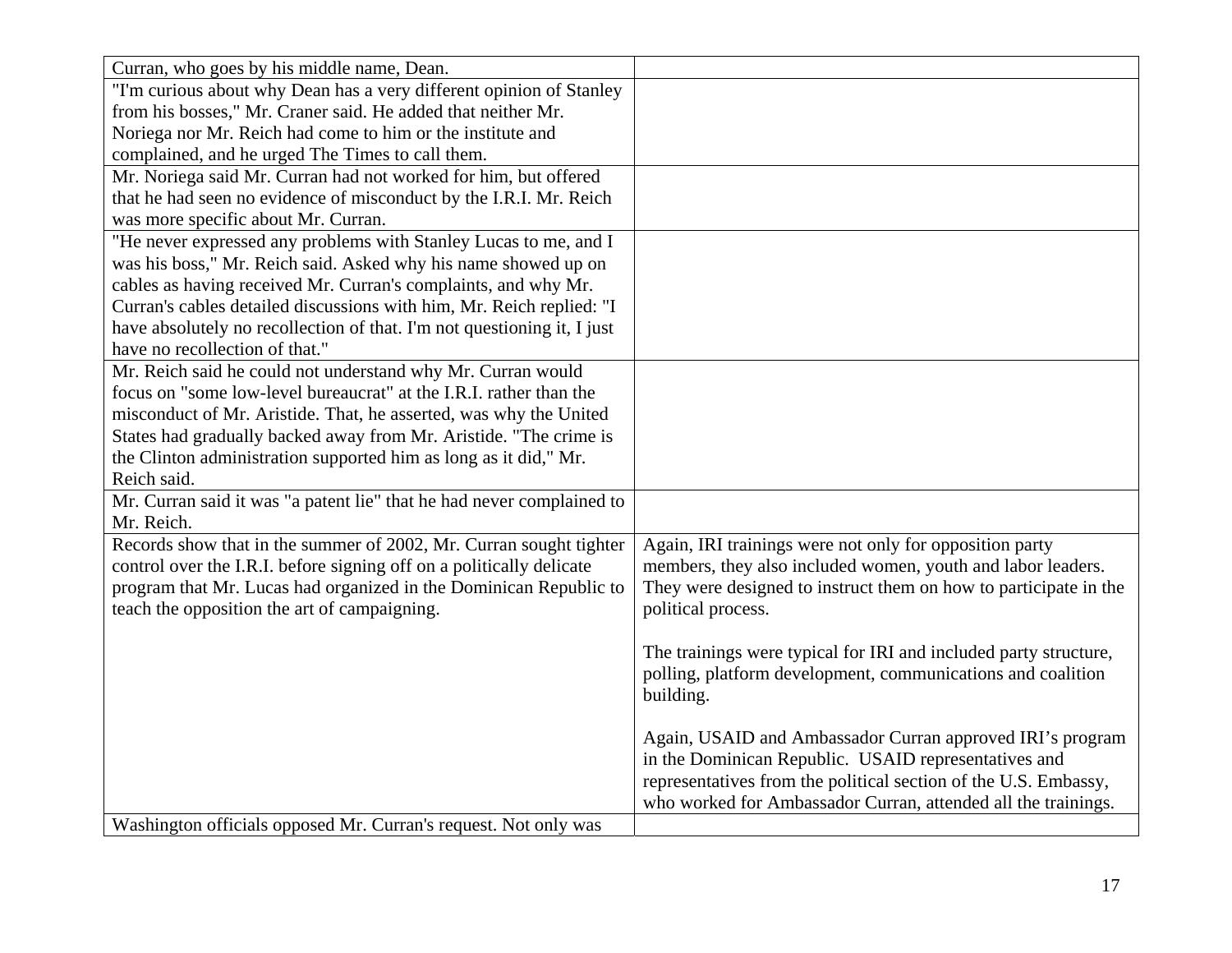| there pressure from Congress, according to an e-mail message from     |                                                                  |
|-----------------------------------------------------------------------|------------------------------------------------------------------|
| Mr. Adams of A.I.D., but "there were senior State/N.S.C. officials    |                                                                  |
| who were sympathetic to I.R.I.'s position as well."                   |                                                                  |
| Mr. Curran did secure several concessions suggested by Mr. Reich,     |                                                                  |
| including that Mr. Lucas would be barred from participating in the    |                                                                  |
| program for 120 days and would be dismissed from the I.R.I.'s Haiti   |                                                                  |
| program if he misbehaved, records show. Even so, Mr. Curran           |                                                                  |
| thought the grant was a bad idea if Mr. Lucas remained involved.      |                                                                  |
| The Training Next Door                                                |                                                                  |
| Haiti has had a long, tense relationship with the Dominican           |                                                                  |
| Republic, its more affluent neighbor on the island of Hispaniola.     |                                                                  |
| Haitians who work there are often mistreated, human rights groups     |                                                                  |
| say, and the country has been a haven for those accused of trying to  |                                                                  |
| overthrow Haitian governments.                                        |                                                                  |
| In December 2002, the I.R.I. began training Haitian political parties |                                                                  |
| there, at the Hotel Santo Domingo, owned by the Fanjul family,        |                                                                  |
| which fled Cuba under Mr. Castro and now runs a giant sugar-cane      |                                                                  |
| business.                                                             |                                                                  |
|                                                                       |                                                                  |
| The training was unusual for more than its location: only Mr.         | The training was not unusual at all. The trainings were typical  |
| Aristide's opponents, not members of his party, were invited.         | of many of IRI training programs, not only for content but also  |
|                                                                       | for location. Again, IRI often uses third country venues to      |
|                                                                       | conduct its trainings for security reasons.                      |
|                                                                       |                                                                  |
|                                                                       | Again, USAID and Ambassador Curran approved IRI's program        |
|                                                                       | in the Dominican Republic. USAID representatives and             |
|                                                                       | representatives from the political section of the U.S. Embassy,  |
|                                                                       | who worked for Ambassador Curran, attended all the trainings.    |
|                                                                       |                                                                  |
|                                                                       | Again, IRI's proposal clearly stated, "Political parties, groups |
|                                                                       | and individuals that support violence will not be invited to IRI |
|                                                                       | activities." Lavalas had been criticized in numerous human       |
|                                                                       | rights reports for it use of violence against critics and had    |
|                                                                       | threatened IRI staff with physical violence and death.           |
| Institute officials said this was because the opposition parties were | Again, IRI's proposal clearly stated, "Political parties, groups |
| less powerful and needed more help. The goal, Mr. Fauriol said,       | and individuals that support violence will not be invited to IRI |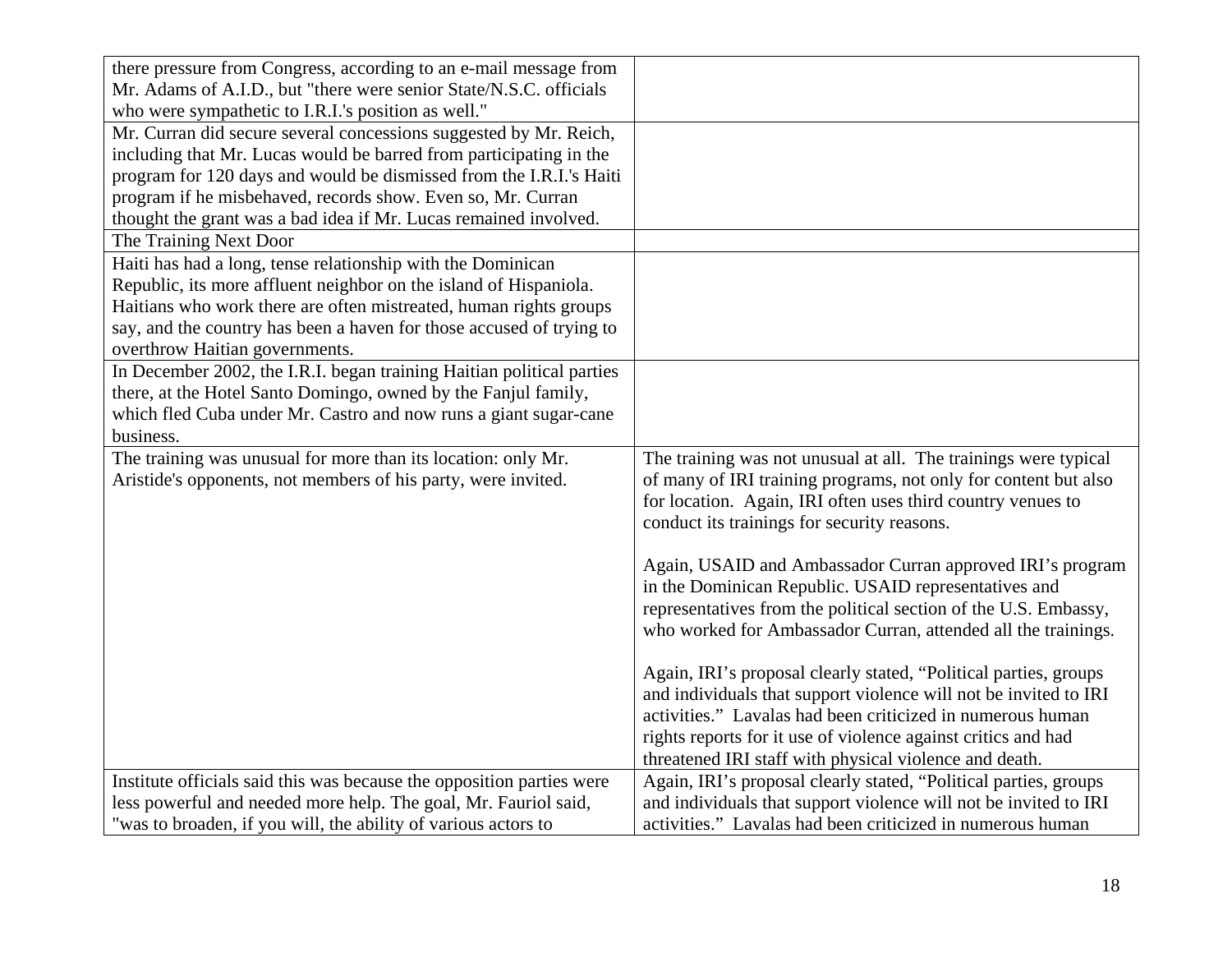| participate in the political process."                                                                                                                                                                                                                                                           | rights reports for it use of violence against critics and had<br>threatened IRI staff with physical violence and death.                                                                                                                                                                                                                                                                                                                                                                                                                                                                                                  |
|--------------------------------------------------------------------------------------------------------------------------------------------------------------------------------------------------------------------------------------------------------------------------------------------------|--------------------------------------------------------------------------------------------------------------------------------------------------------------------------------------------------------------------------------------------------------------------------------------------------------------------------------------------------------------------------------------------------------------------------------------------------------------------------------------------------------------------------------------------------------------------------------------------------------------------------|
| They also said they were not required to work with Lavalas because<br>its members condoned violence and the institute's workers were<br>threatened, which was why the meetings were held outside Haiti.<br>And they pointed out that no American officials had objected to<br>excluding Lavalas. | Again, IRI's proposal clearly stated, "Political parties, groups<br>and individuals that support violence will not be invited to IRI<br>activities." In fact, it was Lavalas supporters who were<br>threatening IRI staff. Again, the article seems to dismiss the<br>attacks and threats to IRI staff as not serious. From May 1998 to<br>June 1999, IRI staff in Haiti were continually harassed and<br>threatened with physical violence and death. Things rose to such<br>an alarming level that IRI took the unusual step of closing its<br>office in Haiti and helping three Haitian staff members leave<br>Haiti. |
|                                                                                                                                                                                                                                                                                                  | Again, USAID and Ambassador Curran approved IRI's program<br>in the Dominican Republic. USAID representatives and<br>representatives from the political section of the U.S. Embassy,<br>who worked for Ambassador Curran, attended all the trainings.                                                                                                                                                                                                                                                                                                                                                                    |
| There were perhaps a dozen sessions, spread over a year, the<br>institute said. Hundreds of opposition members came.                                                                                                                                                                             | Again, IRI trainings were not only for opposition party<br>members, they also included women, youth and labor leaders.<br>They were designed to instruct them on how to participate in the<br>political process.                                                                                                                                                                                                                                                                                                                                                                                                         |
| "The training programs were really run-of-the-mill political party<br>programs," Mr. Fauriol said. To the Dominican ambassador who<br>issued the travelers' visas in Haiti, though, the meetings "clearly<br>conveyed a confrontation, not a dialogue."                                          |                                                                                                                                                                                                                                                                                                                                                                                                                                                                                                                                                                                                                          |
| "For the opposition, it was interesting to know that the American<br>government, or people from the American government, supported<br>and validated its politics," the former ambassador, Alberto<br>Despradel, said last fall at the Hotel Santo Domingo.                                       | Ambassador Despradel has never attended any IRI trainings so<br>he has no informed basis on which to make this statement.                                                                                                                                                                                                                                                                                                                                                                                                                                                                                                |
| Among the trainers brought in was Brian Berry, who worked on<br>George W. Bush's 1994 primary campaign for Texas governor.<br>Mr. Berry had an interest in the Caribbean. He said he had a small                                                                                                 | This seems gratuitous. This seems to be included for no other<br>reason than to imply that IRI only uses volunteers who are<br>somehow connected to the Administration of President Bush.<br>That is completely false. IRI relies on hundreds of volunteer<br>trainers from all over the world who have a variety of<br>democratic experiences.<br>This seems to imply there is something wrong with wanting                                                                                                                                                                                                             |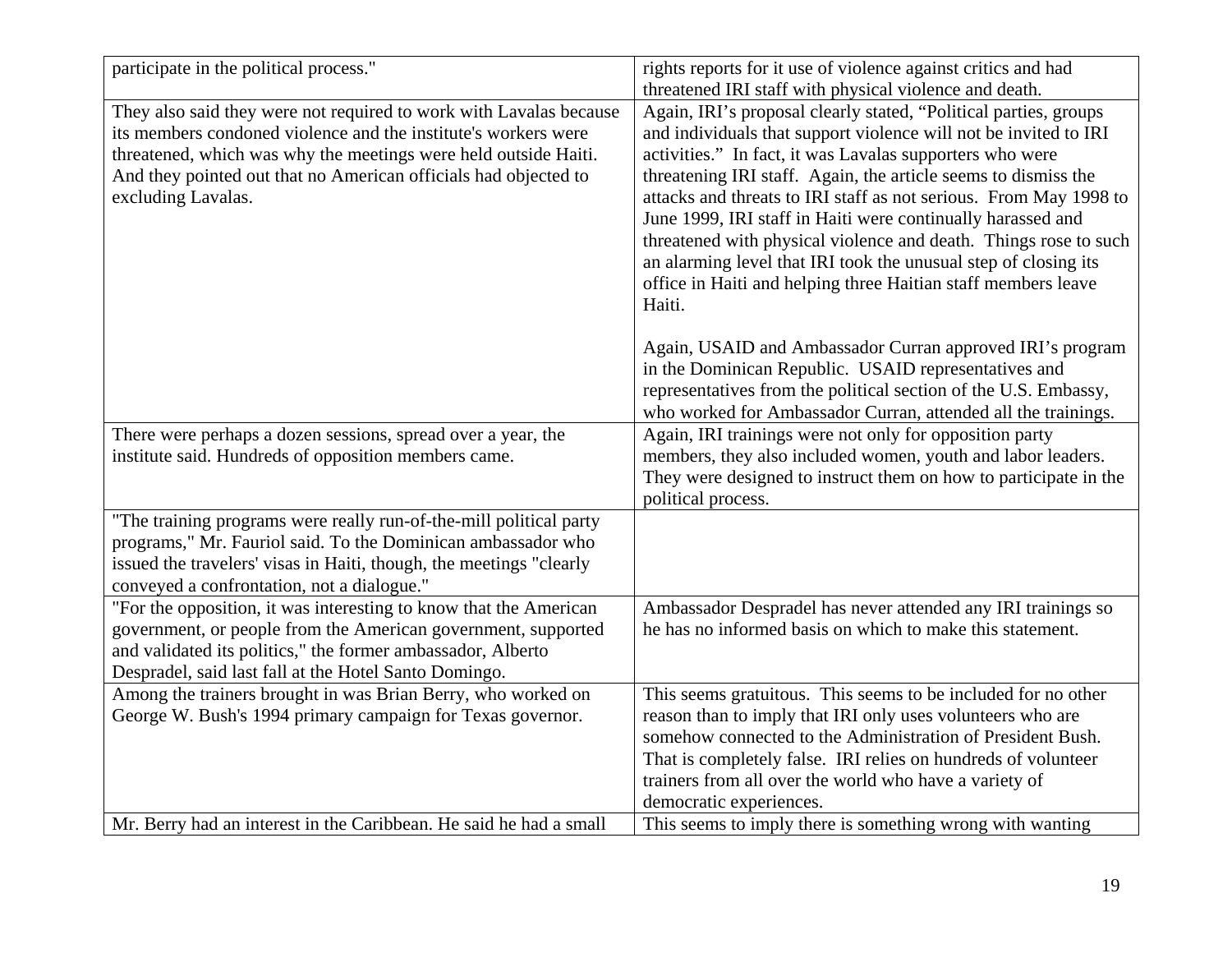| bag of sand from the Bay of Pigs; he said he looked forward to<br>returning it to "a free Cuba beach" when Mr. Castro was gone. Mr.<br>Berry said he volunteered for I.R.I., to further the cause of<br>democracy.                                                                                                                    | Cuba to be free.                                                                                                                                                                                                                                                                                                                                                                                                                                                                                                                                               |
|---------------------------------------------------------------------------------------------------------------------------------------------------------------------------------------------------------------------------------------------------------------------------------------------------------------------------------------|----------------------------------------------------------------------------------------------------------------------------------------------------------------------------------------------------------------------------------------------------------------------------------------------------------------------------------------------------------------------------------------------------------------------------------------------------------------------------------------------------------------------------------------------------------------|
| Mr. Bazin, a moderate Aristide opponent, sent representatives to the<br>Hotel Santo Domingo. They came away believing that more was<br>going on than routine political training.                                                                                                                                                      | Again, Marc L. Bazin served, in the 1980s, in the government of<br>dictator Jean-Claude Duvalier and ran against Aristide in the<br>1990 presidential election. He then served as Prime Minister<br>from June 1992 until June 1993 under the military regime that<br>overthrew Aristide in a coup. Following Aristide's return to<br>power in 2001, Bazin joined Aristide's government as a<br>minister. Now, as Bogdanich points out later in the story, Bazin<br>currently claims to be the presidential candidate representing<br>Aristide's Lavalas Party. |
| "The report I got from my people was that there were two meetings<br>- open meetings where democracy would be discussed and closed<br>meetings where other things would be discussed, and we are not<br>invited to the other meetings," said Mr. Bazin, who is now running<br>for president as the candidate of a faction of Lavalas. | This is a serious accusation for which no evidence is provided.<br>IRI was conducting trainings for political party members,<br>women, youth and labor leaders. There were not two sets of<br>meetings. Bazin is poorly informed.<br>USAID representatives and representatives from the political<br>section of the U.S. Embassy, who worked for Ambassador<br>Curran, attended all the trainings in the Dominican Republic.                                                                                                                                   |
| Mr. Bazin said people who had attended the closed meetings told<br>him that "there are things you don't know" - that Mr. Aristide<br>would ultimately be removed and that he should stop calling for<br>compromise.                                                                                                                   | Again, this is a serious accusation for which no evidence is<br>provided. IRI was conducting trainings for political party<br>members, women, youth and labor leaders. There were not two<br>sets of meetings. Bazin is poorly informed.<br>Again, USAID representatives and representatives from the<br>political section of the U.S. Embassy, who worked for<br>Ambassador Curran, attended all the trainings in the Dominican<br>Republic.                                                                                                                  |
| Afterward, he said, he spoke with Mr. Curran. "I asked him, "How<br>many policies do they have in the U.S.?' " Mr. Bazin said.                                                                                                                                                                                                        |                                                                                                                                                                                                                                                                                                                                                                                                                                                                                                                                                                |
| Mr. Lucas said Mr. Bazin's comments should be viewed in light of<br>his alliance with some former Aristide supporters. And Mr. Fauriol<br>denied that secret meetings had occurred. Also, A.I.D.'s inspector<br>general said in a 2004 report that the training sessions did not violate                                              | Again, this is a serious accusation for which no evidence is<br>provided. IRI was conducting trainings for political party<br>members, women, youth and labor leaders. There were not two<br>sets of meetings. Bazin is poorly informed.                                                                                                                                                                                                                                                                                                                       |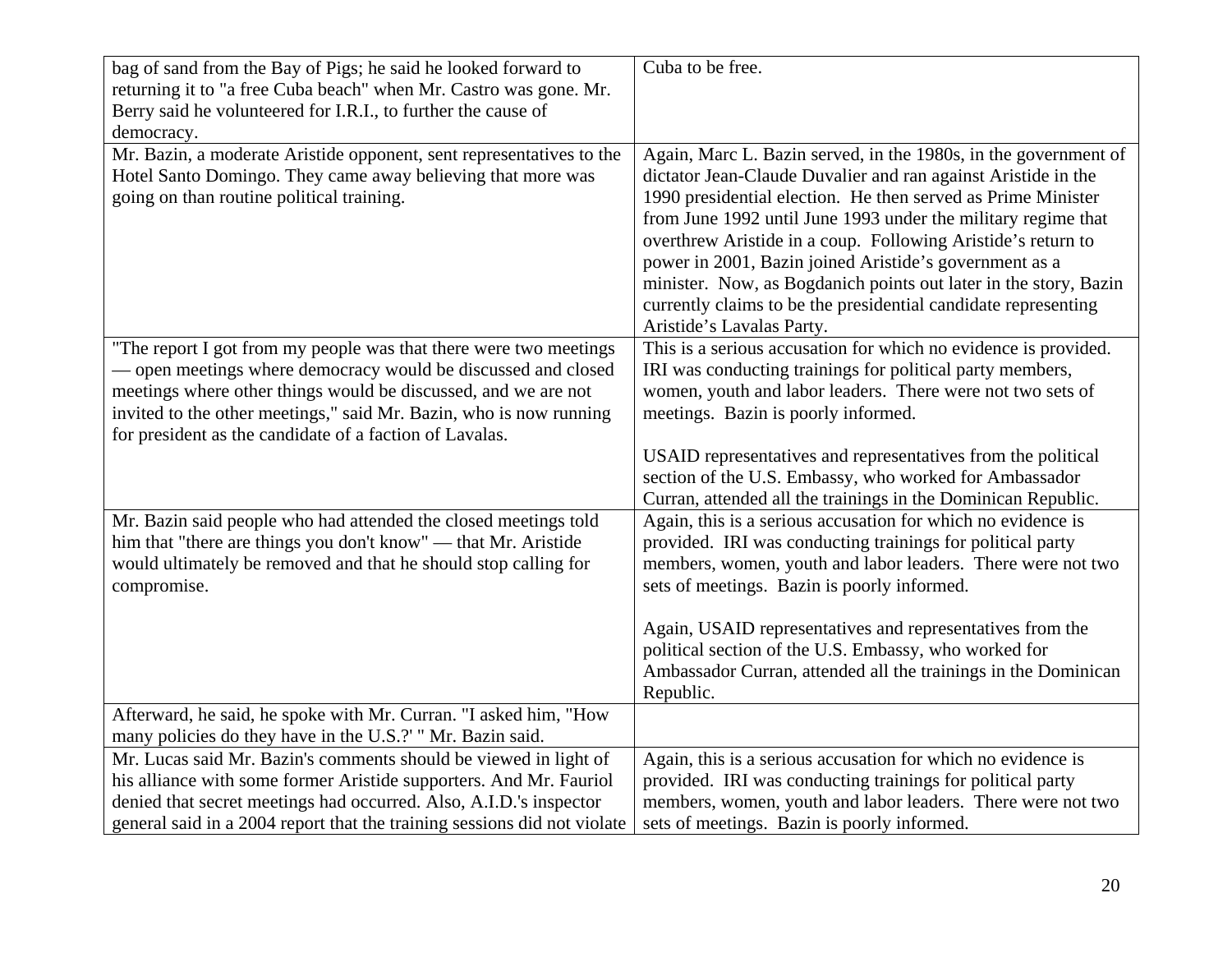| government regulations.                                                                                                                                                                                                                                                     |                                                                                                                                                                                                                                                                                                                                                                                                                                                                                                                                                                                              |
|-----------------------------------------------------------------------------------------------------------------------------------------------------------------------------------------------------------------------------------------------------------------------------|----------------------------------------------------------------------------------------------------------------------------------------------------------------------------------------------------------------------------------------------------------------------------------------------------------------------------------------------------------------------------------------------------------------------------------------------------------------------------------------------------------------------------------------------------------------------------------------------|
|                                                                                                                                                                                                                                                                             | Again, USAID representatives and representatives from the<br>political section of the U.S. Embassy, who worked for<br>Ambassador Curran, attended all the trainings in the Dominican<br>Republic.                                                                                                                                                                                                                                                                                                                                                                                            |
| But by attending the first training session, Mr. Lucas violated his<br>120-day prohibition.                                                                                                                                                                                 | Ambassador Curran was aware Stanley Lucas was attending the<br>training prior to the training taking place. As noted in the<br>article, IRI recognized the error in having Mr. Lucas attend the<br>trainings, a legitimate misunderstanding as to when the 120-day<br>period began. IRI went so far as to offer to delay the training<br>session in recognition of the error. USAID approved the training<br>session being held as scheduled with Mr. Lucas in attendance<br>and subsequently never expressed to IRI any further concerns<br>about the institute's training programs.        |
| Mr. Curran sent a blistering message to Washington. "I.R.I. has set<br>us on a collision course today," he wrote, adding, "I am afraid this<br>episode brings into question the good faith of I.R.I. in promising to<br>control Stanley's renegade activities of the past." | Again, Ambassador Curran was aware Stanley Lucas was<br>attending the training prior to the training taking place. As noted<br>in the article, IRI recognized the error in having Mr. Lucas<br>attend the trainings, a legitimate misunderstanding as to when<br>the 120-day period began. IRI went so far as to offer to delay<br>the training session in recognition of the error. USAID approved<br>the training session being held as scheduled with Mr. Lucas in<br>attendance and subsequently never expressed to IRI any further<br>concerns about the institute's training programs. |
| He asked that the institute's program be canceled or Mr. Lucas<br>dismissed. Neither happened.                                                                                                                                                                              | Again, Dean Curran has never provided any evidence to support<br>or substantiate his accusations. IRI has always stated if any<br>evidence of wrong doing was provided, IRI would take the<br>appropriate action. IRI was clear in making this point.                                                                                                                                                                                                                                                                                                                                        |
| Mr. Fauriol apologized, attributing the violation to a simple<br>misunderstanding of when the exclusion period began. Besides, one<br>American official said, Mr. Lucas had only a minor role in the<br>meetings.                                                           |                                                                                                                                                                                                                                                                                                                                                                                                                                                                                                                                                                                              |
| To Mr. Curran, however, any involvement was a problem. "How<br>can we control what is said in private conversations?" he wrote to<br>Washington, "Or what is conveyed by winks and nods?"                                                                                   |                                                                                                                                                                                                                                                                                                                                                                                                                                                                                                                                                                                              |
| It turns out there was another matter, one that federal officials<br>apparently did not know about: two leaders of the armed rebels told                                                                                                                                    | The Hotel Santo Domingo stated no one with the name Guy<br>Philippe was registered at the hotel.                                                                                                                                                                                                                                                                                                                                                                                                                                                                                             |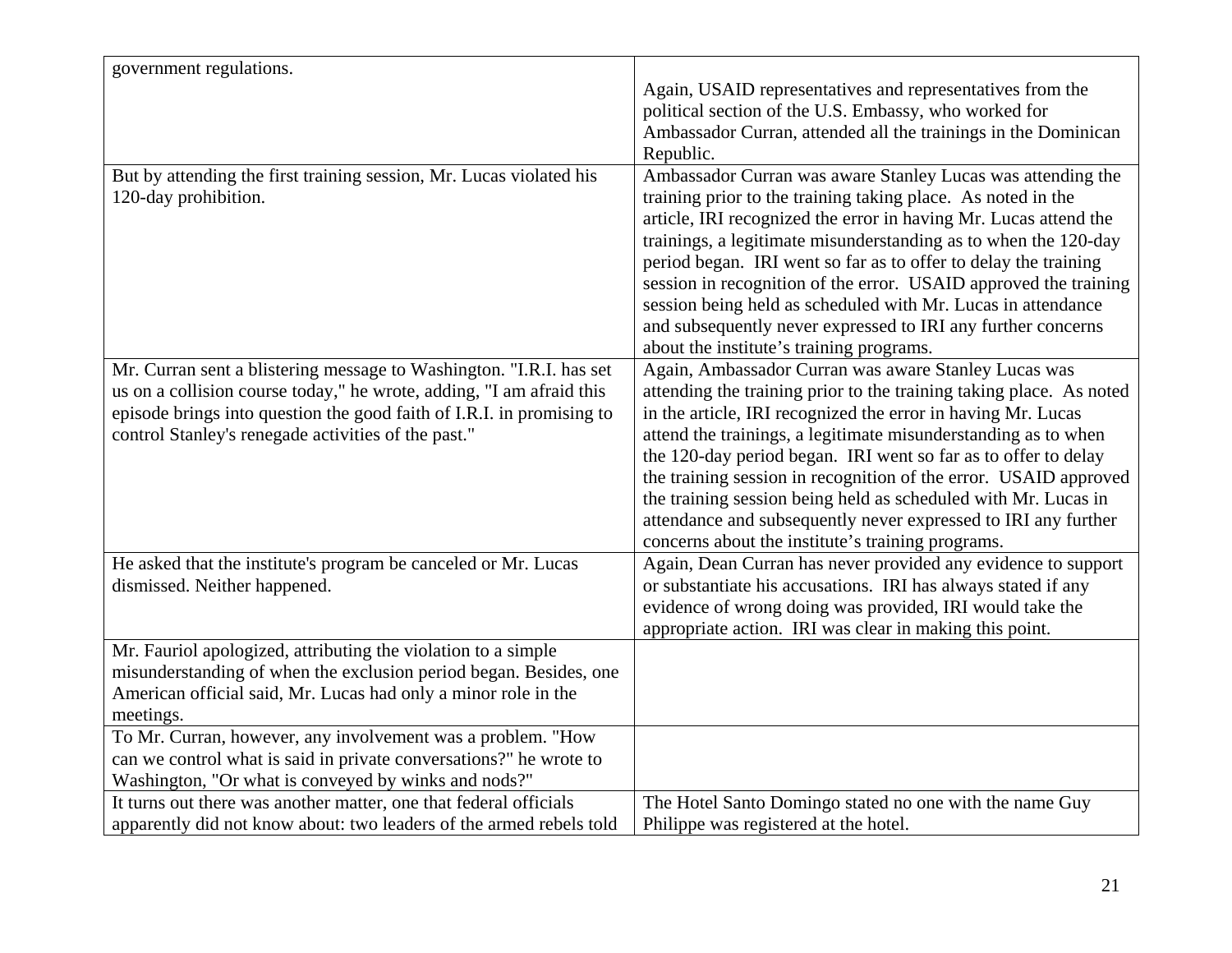| The Times they were spending time at the Hotel Santo Domingo                                                                                                                                                                                                                                                                                                    |                                                                                                                                                                                                                                                                                                                                                                                                                                                                                                                                                                                                                                                                                                                                                                                |
|-----------------------------------------------------------------------------------------------------------------------------------------------------------------------------------------------------------------------------------------------------------------------------------------------------------------------------------------------------------------|--------------------------------------------------------------------------------------------------------------------------------------------------------------------------------------------------------------------------------------------------------------------------------------------------------------------------------------------------------------------------------------------------------------------------------------------------------------------------------------------------------------------------------------------------------------------------------------------------------------------------------------------------------------------------------------------------------------------------------------------------------------------------------|
| while the training was under way.<br>Guy Philippe, a former police commander who had fled Haiti after<br>two failed coup attempts, said in an interview that he had seen Mr.<br>Lucas at the hotel.                                                                                                                                                             | Again, a rebel leader and accused death squad leader is hardly a<br>reputable source and Stanley Lucas stated to The New York<br>Times, "To be clear, I do not know Guy Philippe. It is possible<br>that we met when he was the police chief of Delmas in the 1990s<br>as IRI's office was located in that municipality and we paid a<br>routine courtesy call at the police headquarters. Certainly, we<br>never met for any reason in the course of my work in the<br>Dominican Republic, Peru or Ecuador. If he was ever in any of<br>those places while I was there, it is pure coincidence. The<br>USAID's Inspector General investigated these claims at the<br>request of Senator Dodd in 2004. The report found that I did not<br>have any contact with Guy Philippe." |
| "I was living in the hotel, sleeping in the hotel," Mr. Philippe said.<br>"So I've seen him and his friends and those guys in the opposition,<br>but we didn't talk politics." He said he had not attended any I.R.I.<br>meetings.                                                                                                                              | Again, the Hotel Santo Domingo stated no one with the name<br>Guy Philippe was registered at the hotel.<br>Again, the Hotel Santo Domingo stated no one with the name<br>Guy Philippe was registered at the hotel.                                                                                                                                                                                                                                                                                                                                                                                                                                                                                                                                                             |
| Paul Arcelin, an architect of the rebellion, said he, too, had seen Mr.<br>Lucas at the hotel during the training sessions. In an interview there<br>last fall, Mr. Arcelin said, "I used to meet Stanley Lucas here in this<br>hotel, alone, sitting down talking about the future of Haiti." But he<br>said they had not discussed overthrowing Mr. Aristide. | An associate of Guy Philippe is hardly a reputable source.<br>Stanley Lucas stated he never talked with Paul Arcelin except<br>for one instance when he tried to gain entrance into an IRI<br>training and was refused and asked to leave.                                                                                                                                                                                                                                                                                                                                                                                                                                                                                                                                     |
| Mr. Lucas said Mr. Arcelin showed up at an I.R.I. meeting and was<br>told to leave. He also disputed Mr. Philippe's account.                                                                                                                                                                                                                                    | Stanley Lucas did not just dispute Mr. Philippe's account; he<br>utterly denied seeing Mr. Philippe at the Hotel Santo Domingo<br>or even knowing Guy Philippe.<br>Again, the Hotel Santo Domingo stated no one with the name<br>Guy Philippe was registered at the hotel.                                                                                                                                                                                                                                                                                                                                                                                                                                                                                                     |
| Several opposition activists said they wanted nothing to do with the<br>armed rebels. "Participation in our seminars was from a very<br>restricted list of people," Mr. Fauriol said.                                                                                                                                                                           | Again, USAID representatives and representatives from the<br>political section of the U.S. Embassy, who worked for<br>Ambassador Curran, attended all the trainings in the Dominican<br>Republic.                                                                                                                                                                                                                                                                                                                                                                                                                                                                                                                                                                              |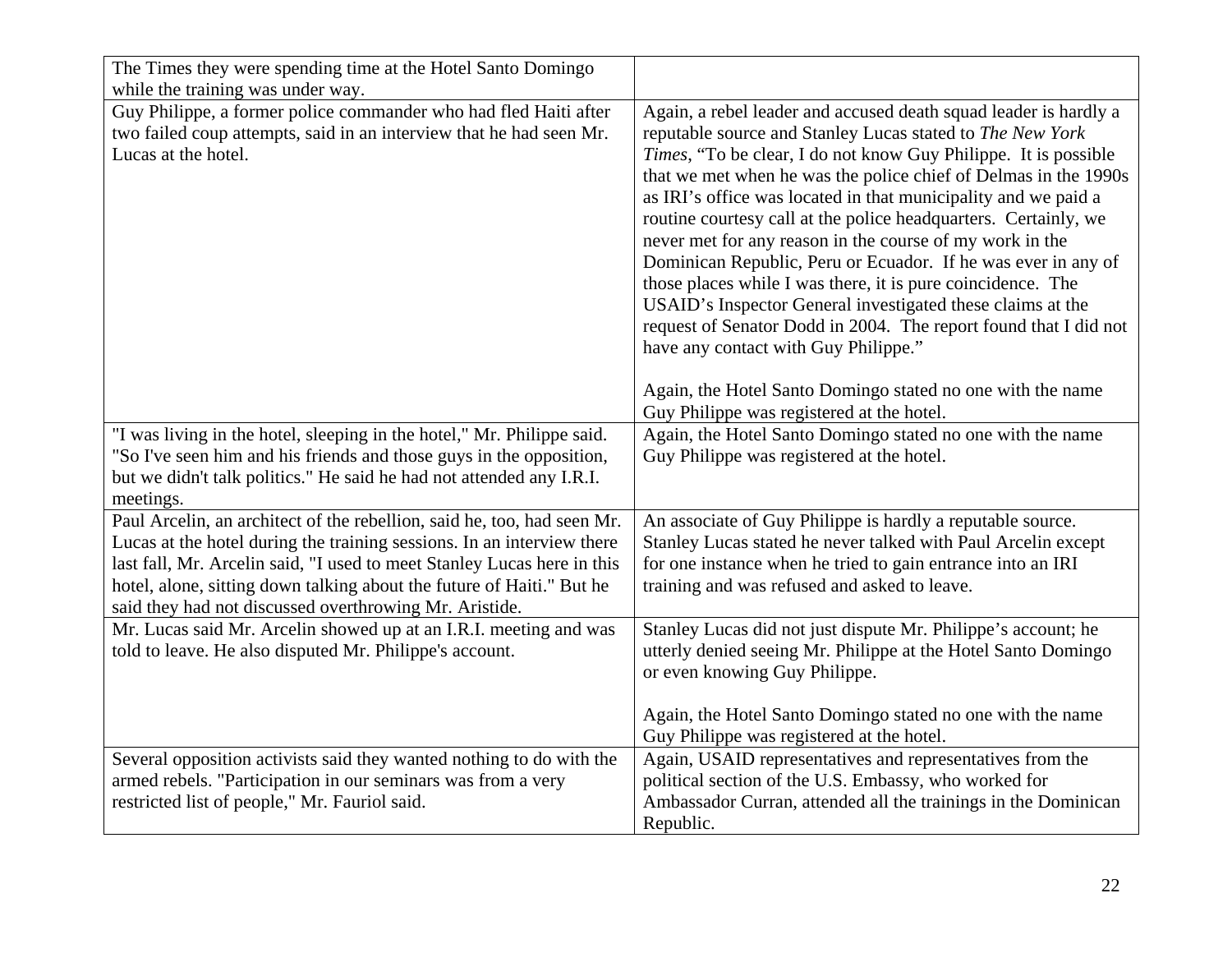|                                                                         | Ambassador Curran reviewed the participant list as part of a U.S<br>Agency for International Development Inspector General's<br>investigation. The report stated, "Curran stated he would not<br>have objected to anyone on the list, but would have questioned<br>and sought further information regarding one individual." The<br>report went on to say, "he [Curran] recognized many of the<br>names on the list; however he did not know more than half of the<br>participants." |
|-------------------------------------------------------------------------|--------------------------------------------------------------------------------------------------------------------------------------------------------------------------------------------------------------------------------------------------------------------------------------------------------------------------------------------------------------------------------------------------------------------------------------------------------------------------------------|
| The seminars were still under way in September 2003 when the            |                                                                                                                                                                                                                                                                                                                                                                                                                                                                                      |
| Bush administration sent a new ambassador to Haiti. Mr. Curran          |                                                                                                                                                                                                                                                                                                                                                                                                                                                                                      |
| wanted to stay longer, Mr. Reich said. But he said Mr. Curran was       |                                                                                                                                                                                                                                                                                                                                                                                                                                                                                      |
| replaced because "we did not think the ambassador was carrying out      |                                                                                                                                                                                                                                                                                                                                                                                                                                                                                      |
| the new policy in the way we wanted it carried out."                    |                                                                                                                                                                                                                                                                                                                                                                                                                                                                                      |
| Mr. Powell disputed that, saying he recalled that Mr. Curran was not    |                                                                                                                                                                                                                                                                                                                                                                                                                                                                                      |
| removed because of a change in policy, but as part of a normal          |                                                                                                                                                                                                                                                                                                                                                                                                                                                                                      |
| rotation.                                                               |                                                                                                                                                                                                                                                                                                                                                                                                                                                                                      |
| Before leaving, Mr. Curran met with Haitian business leaders. "He       |                                                                                                                                                                                                                                                                                                                                                                                                                                                                                      |
| made a remarkable speech," Mr. Bazin said, recalling that Mr.           |                                                                                                                                                                                                                                                                                                                                                                                                                                                                                      |
| Curran admonished them not only for doing things "that are not          |                                                                                                                                                                                                                                                                                                                                                                                                                                                                                      |
| acceptable, including dealing with drug dealers," but also for          |                                                                                                                                                                                                                                                                                                                                                                                                                                                                                      |
| listening to people who only pretended to represent United States       |                                                                                                                                                                                                                                                                                                                                                                                                                                                                                      |
| policy.<br>Mr. Curran called them "chimères of Washington" — invoking a |                                                                                                                                                                                                                                                                                                                                                                                                                                                                                      |
| word commonly used to describe gang members loyal to Mr.                |                                                                                                                                                                                                                                                                                                                                                                                                                                                                                      |
| Aristide.                                                               |                                                                                                                                                                                                                                                                                                                                                                                                                                                                                      |
| "The Haitians, in their marvelous language, which is so full of         |                                                                                                                                                                                                                                                                                                                                                                                                                                                                                      |
| allusions and metaphor, have created this term for these people —       |                                                                                                                                                                                                                                                                                                                                                                                                                                                                                      |
| the chimères, the ghosts," Mr. Curran explained. "Because they're       |                                                                                                                                                                                                                                                                                                                                                                                                                                                                                      |
| there and they do things and they terrify you. And then they fade       |                                                                                                                                                                                                                                                                                                                                                                                                                                                                                      |
| away."                                                                  |                                                                                                                                                                                                                                                                                                                                                                                                                                                                                      |
| Time Runs Out                                                           |                                                                                                                                                                                                                                                                                                                                                                                                                                                                                      |
| The fall of 2003 was a perilous time for Haiti. In the north, the       |                                                                                                                                                                                                                                                                                                                                                                                                                                                                                      |
| police fought gun battles with a gang called the Cannibal Army. In      |                                                                                                                                                                                                                                                                                                                                                                                                                                                                                      |
| the capital, gangs professing loyalty to the Aristide government        |                                                                                                                                                                                                                                                                                                                                                                                                                                                                                      |
| attacked journalists and protesting university students. Across the     |                                                                                                                                                                                                                                                                                                                                                                                                                                                                                      |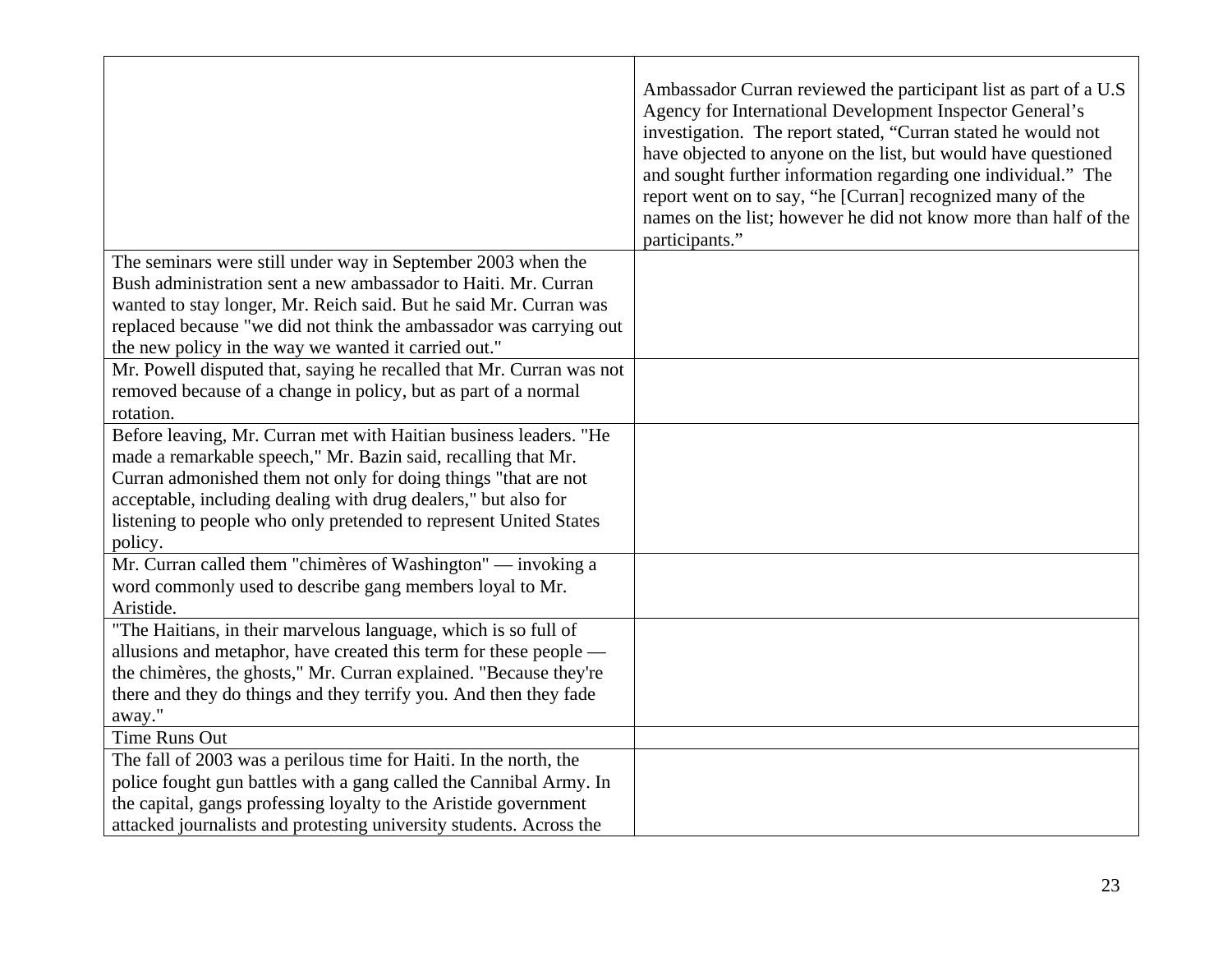| Dominican border, the rebels waited for the right moment to attack.    |                                                                    |
|------------------------------------------------------------------------|--------------------------------------------------------------------|
| Over four years, Mr. Einaudi, a former acting secretary general of     |                                                                    |
| the Organization of American States, had made some 30 trips to         |                                                                    |
| Haiti trying to prevent such a moment. Yet he had failed. Mr.          |                                                                    |
| Aristide was finally willing to share power, Mr. Einaudi said, but     |                                                                    |
| the opposition, emboldened, felt no need to deal with him.             |                                                                    |
| With time running out, Mr. Einaudi hit upon a new approach — one       |                                                                    |
| he hoped would take advantage of the arrival of the new American       |                                                                    |
| ambassador, Mr. Foley. Mr. Einaudi invited Mr. Aristide and his        |                                                                    |
| opponents to meet at the ambassador's home — a clear signal that       |                                                                    |
| the United States wanted negotiations, not regime change.              |                                                                    |
| When members of both sides agreed to come, there was a glimmer         |                                                                    |
| of hope, Mr. Einaudi said.                                             |                                                                    |
| Terence A. Todman, a retired American diplomat who also worked         |                                                                    |
| in Haiti for the O.A.S, said: "We knew there would be shouting. But    |                                                                    |
| at least they were together."                                          |                                                                    |
| Then, suddenly, it was over. In a move that stunned Mr. Einaudi, the   | Again, Ambassador Foley explained things to The New York           |
| United States canceled the meeting, killing "what was in fact my last  | Times differently. In a related TV show, Ambassador Foley          |
| move," he said.                                                        | stated, "I was very concerned that shortly after my arrival, when  |
|                                                                        | I felt I had a little momentum and a lot of authority, that we not |
|                                                                        | hold a meeting that would not succeed."                            |
|                                                                        |                                                                    |
|                                                                        | Again, the Ambassador also disagreed that the meeting was the      |
|                                                                        | last hope. In a related TV show, Ambassador Foley stated, "I       |
|                                                                        | disagree extremely strongly that that was the last chance. That    |
|                                                                        | was a potential pitfall that we avoided. I think the die was cast  |
|                                                                        | on other occasions."                                               |
| His colleague was more blunt. "That blew it," said Mr. Todman,         | Again, the Ambassador also disagreed that the meeting was the      |
| who like Mr. Einaudi was speaking publicly about the scuttled          | last hope. In a related TV show, Ambassador Foley stated, "I       |
| meeting for the first time. "That was the end of any effort to get     | disagree extremely strongly that that was the last chance. That    |
| them together."                                                        | was a potential pitfall that we avoided. I think the die was cast  |
|                                                                        | on other occasions."                                               |
| Mr. Noriega, who had replaced Mr. Reich at the State Department,       |                                                                    |
| said in an interview that the administration called off the meeting    |                                                                    |
| after talking to Aristide opponents. It was "going to be a failure for |                                                                    |
| us and wreck our credibility," he said.                                |                                                                    |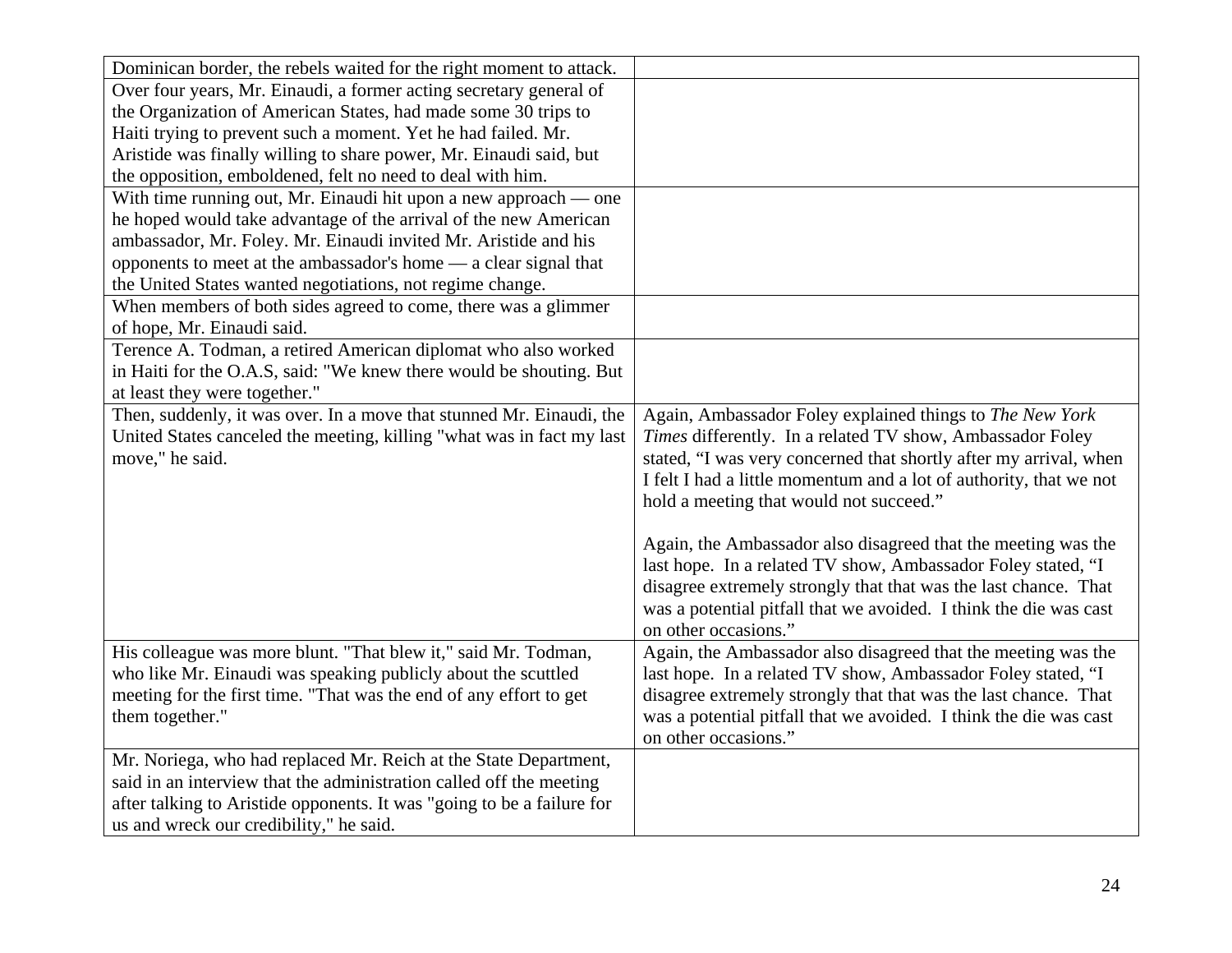| Representative Bill Delahunt, a Massachusetts Democrat who              |  |
|-------------------------------------------------------------------------|--|
| monitored Haitian elections in 2000, had a different reaction when      |  |
| told of the canceled meeting.                                           |  |
| "If there was a last opportunity and it wasn't acted upon and we did    |  |
| not pursue it, then that would be a stain upon the United States," he   |  |
| said.                                                                   |  |
| The Rebels' Final Push                                                  |  |
| Several months later, the rebels crossed into Haiti and began their     |  |
| final push. There were perhaps 200 in all, many of them former          |  |
| soldiers in the army Mr. Aristide had disbanded years before.           |  |
| Leading the final assault were Mr. Philippe and Louis-Jodel             |  |
| Chamblain.                                                              |  |
| Rights groups have identified Mr. Chamblain as the leader of death      |  |
| squads when the military ran Haiti after Mr. Aristide's first ouster in |  |
| 1991. He had twice been convicted in absentia — for his role in a       |  |
| massacre in Gonaïves in 1994 and in connection with the 1993            |  |
| killing of an Aristide supporter.                                       |  |
| As for Mr. Philippe, Mr. Curran said he was suspected of having         |  |
| had ties to drug traffickers before leaving Haiti after a failed coup   |  |
| attempt.                                                                |  |
| Mr. Philippe, who is now running for president of Haiti, denies any     |  |
| connection to the drug trade, pointing out that he has never been       |  |
| charged with such a crime.                                              |  |
| On Feb. 19, 2004, the rebels attacked the jail in Fort-Liberté, near    |  |
| the border. Without the military to defend the country, the             |  |
| government had to rely on the poorly equipped police, its ranks         |  |
| weakened by corruption. Jacques Édouard, the jail supervisor, said      |  |
| he was forced to release 73 prisoners, including convicted              |  |
| murderers.                                                              |  |
| Some prisoners joined the rebels, while others took over the city,      |  |
| robbing residents and burning homes until the United Nations            |  |
| arrived a month later, said Andrea Loi Valenzuela, a United Nations     |  |
| worker there.                                                           |  |
| When rebels reached the city of Cap Haitien on Feb. 22, the police      |  |
| chief, Hugues Gabriel, told his 28 officers to flee. "They had          |  |
| machine guns," he said. "We have little handguns with little            |  |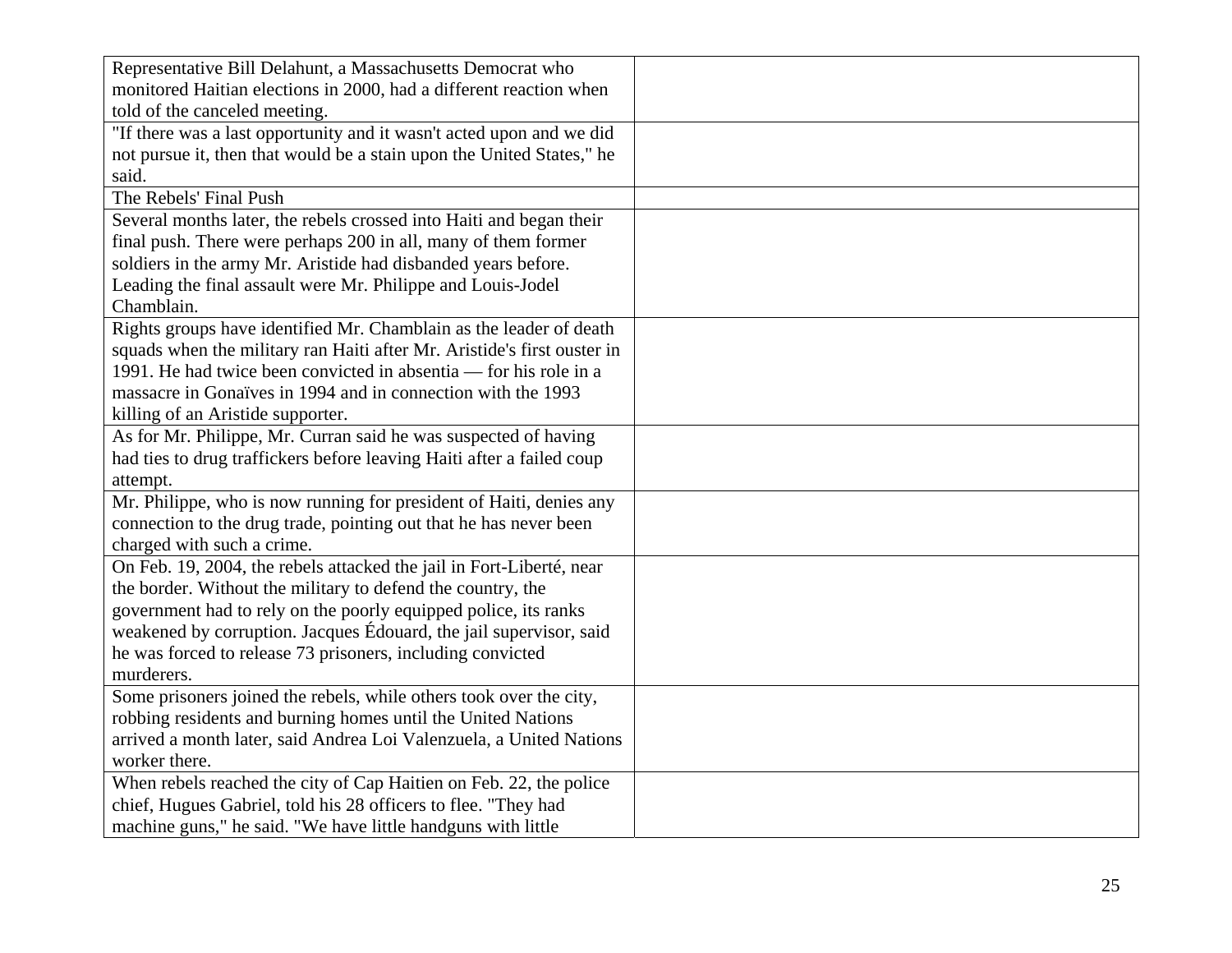| ammunition."                                                           |                                                                |
|------------------------------------------------------------------------|----------------------------------------------------------------|
| In Washington, the Bush administration voiced its official policy.     | This implies there was an unofficial policy when in fact       |
| "We cannot buy into a proposition that says the elected president      | Secretary Powell said that he didn't differ with his Assistant |
| must be forced out of office by thugs and those who do not respect     | Secretaries over Haiti policy.                                 |
| law and are bringing terrible violence to the Haitian people,"         |                                                                |
| Secretary of State Powell said.                                        |                                                                |
| But when Mr. Aristide asked for international troops, he did not get   |                                                                |
| them.                                                                  |                                                                |
| Mr. Powell said he continued to press for a political settlement to    |                                                                |
| keep Mr. Aristide in office. "We were doing everything we could to     |                                                                |
| support his incumbency," he said in a recent interview. Only in the    |                                                                |
| last days, when Port-au-Prince appeared "on the verge of a serious     |                                                                |
| blood bath," he said, did the United States explore other options.     |                                                                |
| "There comes a point when you have to make a judgment as to            |                                                                |
| whether you should continue to support President Aristide or           |                                                                |
| whether it is better to try another route," he said.                   |                                                                |
| On Feb. 29 — Mr. Philippe's birthday — the United States flew          |                                                                |
| President Aristide to exile in South Africa.                           |                                                                |
| <b>Unanswered Questions</b>                                            |                                                                |
| Almost immediately, Congressional Democrats and Caricom, the           |                                                                |
| association of Caribbean nations, called for an independent inquiry    |                                                                |
| into Mr. Aristide's ouster and why Haiti's neighbors had not come to   |                                                                |
| its aid.                                                               |                                                                |
| "It doesn't add up for the greatest country in the world to be fearful |                                                                |
| of 200 thugs, my goodness," said Senator Barbara Boxer, Democrat       |                                                                |
| of California.                                                         |                                                                |
| The State Department said there was nothing to investigate. "I think   |                                                                |
| the U.S. role was clear," a spokesman, Richard A. Boucher, said at     |                                                                |
| the time, adding, "The focus needs to be on moving forward."           |                                                                |
| Two years later, there has been no inquiry. Caricom refuses to         |                                                                |
| recognize Haiti's interim government. And questions about Mr.          |                                                                |
| Aristide's fall remain unanswered.                                     |                                                                |
| Among them is what the Bush administration knew about the rebels,      |                                                                |
| who plotted in the Dominican Republic, a country friendly to the       |                                                                |
| <b>United States.</b>                                                  |                                                                |
| Their activities there had not gone unnoticed by Haitian authorities.  |                                                                |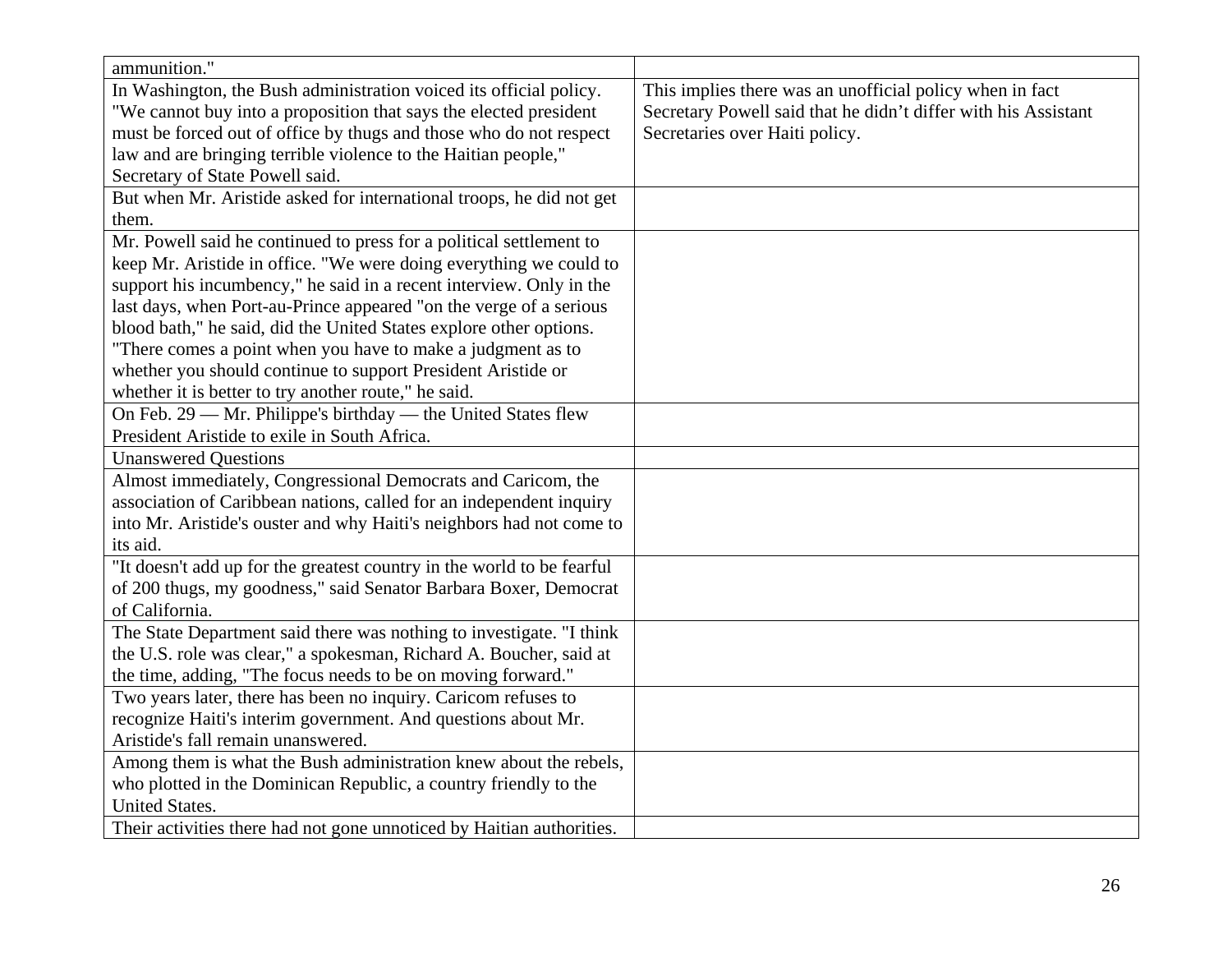| Edwin M. Paraison, a former Haitian diplomat in the Dominican            |                                                      |
|--------------------------------------------------------------------------|------------------------------------------------------|
| Republic, said his government contacted authorities there three          |                                                      |
| times to express concern "about subversive actions that were being       |                                                      |
| planned on the Dominican territory." But, he said, little was done.      |                                                      |
| American officials said they did not take the rebels terribly            |                                                      |
| seriously. "Our sense was that they were not a large force, not a        |                                                      |
| well-trained force, and not in any way a threat to the stability then in |                                                      |
| Haiti," said Mr. Foley, the American ambassador at the time. "Now        |                                                      |
| that proved to be otherwise."                                            |                                                      |
| Mr. Despradel, the former Dominican ambassador, said American            |                                                      |
| authorities had to have known what the rebels were doing.                |                                                      |
| "Given the intelligence the United States has in place throughout the    |                                                      |
| Caribbean and their advanced technology that lets them hear a            |                                                      |
| mosquito in outer space — I think Guy Philippe is bigger than that,"     |                                                      |
| he said.                                                                 |                                                      |
| At a Senate hearing in 2004, Mr. Noriega was asked if he knew of         |                                                      |
| any ties between Mr. Philippe and the I.R.I. — specifically Mr.          |                                                      |
| Lucas — during the training meetings in the Dominican Republic.          |                                                      |
| He said he did not.                                                      |                                                      |
| "If it were the case, we would certainly stop it," Mr. Noriega said.     |                                                      |
| "We knew who Guy Philippe was and that he had a criminal                 |                                                      |
| background."                                                             |                                                      |
| The inspector general of A.I.D. also said that, based on interviews      |                                                      |
| with American officials and a review of federal records, it found no     |                                                      |
| evidence of contacts between the men during the year or so the           |                                                      |
| sessions were taking place, a view echoed by Mr. Fauriol. "If they       |                                                      |
| occurred, they would have been against any sense of responsibility       |                                                      |
| of the I.R.I. and any guidance from us," he said. "I don't think those   |                                                      |
| meetings occurred."                                                      |                                                      |
| And in his e-mail response, Mr. Lucas himself said, "To be clear, I      |                                                      |
| do not know Guy Philippe." He added that he might have met him           |                                                      |
| once in the 1990's when Mr. Philippe was a police commander in           |                                                      |
| Port-au-Prince.                                                          |                                                      |
| Mr. Philippe tells a different story. In interviews with The Times, he   | Stanley Lucas told The New York Times he was not Guy |
| called Mr. Lucas "a good friend" whom he has known much of his           | Philippe's ping pong coach.                          |
| life. "He used to be my teacher in Ping-Pong," Mr. Philippe said.        |                                                      |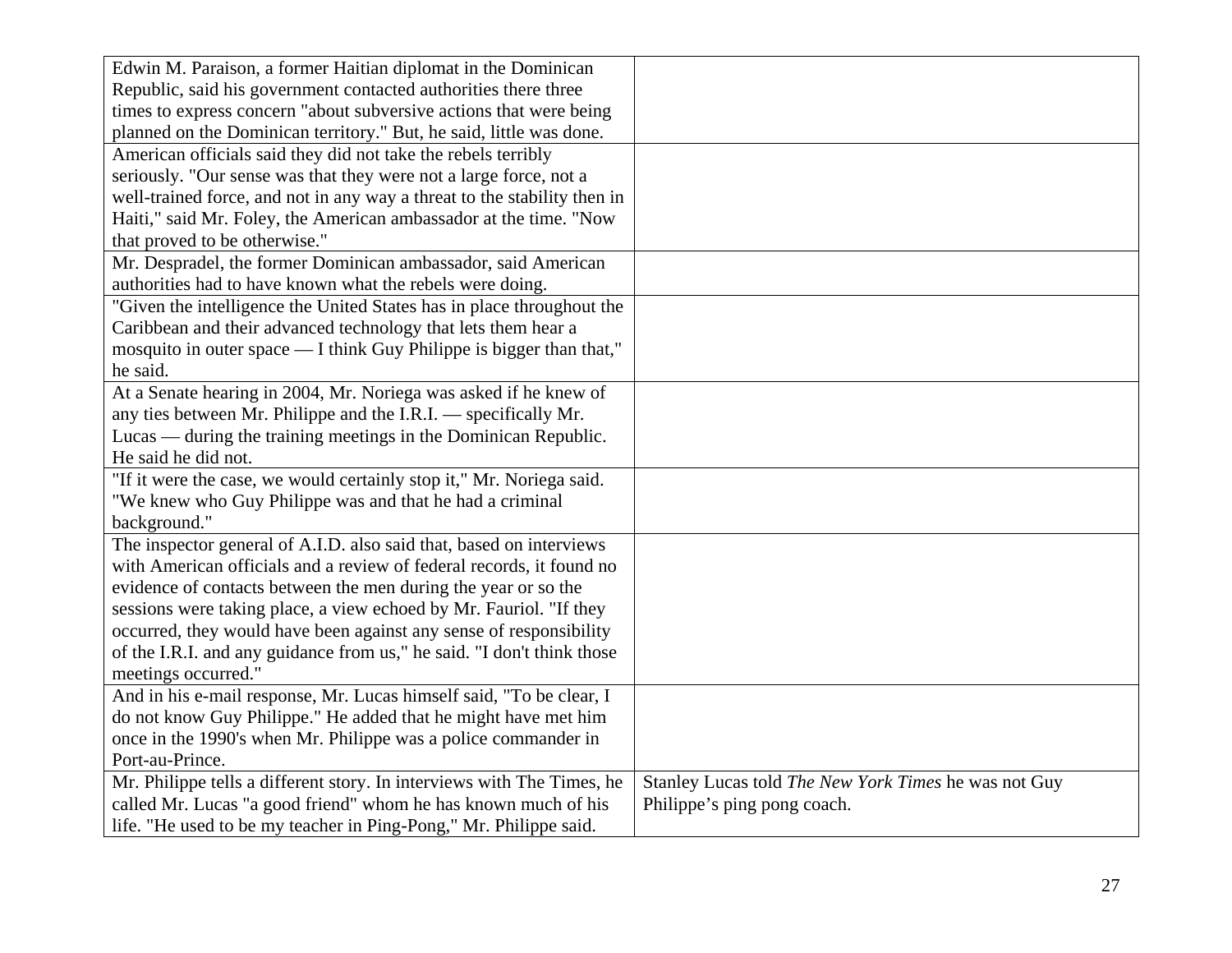| Not only did he say he saw Mr. Lucas during the training at the<br>Hotel Santo Domingo; he said he met with him once or twice in<br>2000 or 2001, while in exile in Ecuador. "He was working for<br>I.R.I.," Mr. Philippe said. "It was not a planned meeting." They did<br>not discuss politics, he said, adding, "It's like someone I knew when<br>I was young."                               | Again, a rebel leader and accused death squad leader is hardly a<br>reputable source and Stanley Lucas stated to The New York<br>Times, "To be clear, I do not know Guy Philippe. It is possible<br>that we met when he was the police chief of Delmas in the 1990s<br>as IRI's office was located in that municipality and we paid a<br>routine courtesy call at the police headquarters. Certainly, we<br>never met for any reason in the course of my work in the<br>Dominican Republic, Peru or Ecuador. If he was ever in any of<br>those places while I was there, it is pure coincidence. The<br>USAID's Inspector General investigated these claims at the<br>request of Senator Dodd in 2004. The report found that I did not |
|--------------------------------------------------------------------------------------------------------------------------------------------------------------------------------------------------------------------------------------------------------------------------------------------------------------------------------------------------------------------------------------------------|----------------------------------------------------------------------------------------------------------------------------------------------------------------------------------------------------------------------------------------------------------------------------------------------------------------------------------------------------------------------------------------------------------------------------------------------------------------------------------------------------------------------------------------------------------------------------------------------------------------------------------------------------------------------------------------------------------------------------------------|
|                                                                                                                                                                                                                                                                                                                                                                                                  | have any contact with Guy Philippe."                                                                                                                                                                                                                                                                                                                                                                                                                                                                                                                                                                                                                                                                                                   |
| Mr. Voltaire, the former minister in the Aristide administration,<br>recalled meeting Mr. Lucas at a diplomatic reception in Lima, Peru,<br>in September 2001. He said Mr. Lucas told him he was headed to<br>Ecuador to meet with a small group of former Haitian policemen<br>who had trained there. Mr. Philippe was known to belong to that<br>group.                                        | The New York Times did not give Stanley Lucas an opportunity<br>to respond to Mr. Voltaire's claim. If he had been given an<br>opportunity to refute it, he would have told The Times he did see<br>Mr. Voltaire in Peru, but told him he was going to Ecuador to<br>participate in a training for IRI's Ecuador program. Stanley<br>Lucas has stated he never met with Guy Philippe in Ecuador or<br>anywhere else.                                                                                                                                                                                                                                                                                                                   |
| Mr. Craner, the I.R.I. president, said Mr. Lucas might have been in a<br>bar in Ecuador when Mr. Philippe was present, though Mr. Lucas<br>could not be sure. Mr. Lucas said, "We dug down deep into<br>scenarios where Guy Philippe was potentially present in the room,<br>even if I could not confirm that." He did acknowledge being in Peru<br>during the time frame cited by Mr. Voltaire. | Again, The New York Times did not give Stanley Lucas an<br>opportunity to respond to Mr. Voltaire's claim. If he had been<br>given an opportunity to refute it, he would have told The Times<br>he did see Mr. Voltaire in Peru, but told him he was going to<br>Ecuador to participate in a training for IRI's Ecuador program.<br>Stanley Lucas has stated he never met with Guy Philippe in<br>Ecuador or anywhere else.                                                                                                                                                                                                                                                                                                            |
| Dashing Hopes for Calm                                                                                                                                                                                                                                                                                                                                                                           |                                                                                                                                                                                                                                                                                                                                                                                                                                                                                                                                                                                                                                                                                                                                        |
| One day last August, Haiti's interim prime minister, Gérard<br>Latortue, invited a Times reporter into a private cabinet meeting.<br>With his ministers seated around a long wooden table, Mr. Latortue<br>said he wanted to deliver a personal message: Haiti was safe to visit<br>now.                                                                                                         |                                                                                                                                                                                                                                                                                                                                                                                                                                                                                                                                                                                                                                                                                                                                        |
| "I really would like people to know now that there is an<br>improvement," said the prime minister, a former Florida<br>businessman and United Nations official. "Go where you want to go<br>and after, report what you have seen - whatever it is." And he                                                                                                                                       |                                                                                                                                                                                                                                                                                                                                                                                                                                                                                                                                                                                                                                                                                                                                        |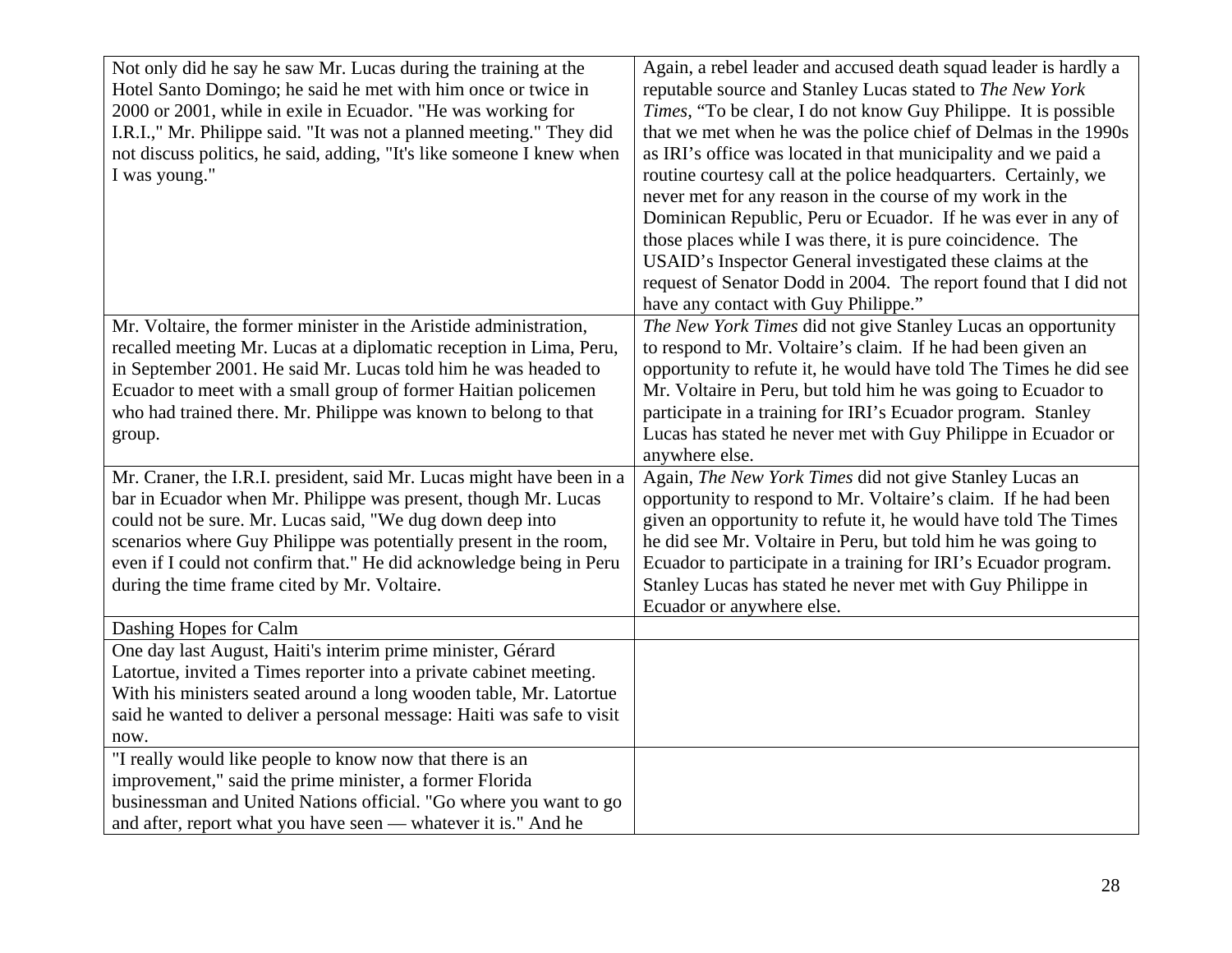| added, "We are living in very exceptional times."                      |  |
|------------------------------------------------------------------------|--|
| Several days later, in a Port-au-Prince neighborhood, uniformed riot   |  |
| police officers swept through a crowd at a soccer match, singling out  |  |
| people to kill — with guns and machetes — outside the stadium.         |  |
| Unable to leave, people screamed and huddled on the ground. An         |  |
| estimated 10 people were killed at the event, which had been           |  |
| financed by the United States to promote peace in the area.            |  |
| Things have only deteriorated from there. Kidnapping gangs hungry      |  |
| for ransom money have waged an expanding war on the capital.           |  |
| Several months ago, the Haitian police chief, Mario Andrésol, said a   |  |
| quarter of his force was corrupt or tied to the kidnappers.            |  |
| Assassinations, mob violence, torture and arbitrary arrests have       |  |
| created a "catastrophic" human rights problem, a top United Nations    |  |
| official said in October.                                              |  |
| After Mr. Aristide left, expressions of hope for a more stable,        |  |
| peaceful Haiti came from Haitian business leaders and officials in     |  |
| other countries, including the United States. "The Bush                |  |
| administration believes that if we all do our part and do it right,    |  |
| Haiti will have the democracy it deserves," Mr. Noriega told the       |  |
| American Enterprise Institute in April 2004.                           |  |
| Those hopes have fallen short at nearly every turn, and for reasons    |  |
| that go beyond Haiti's desperate poverty. The interim government is    |  |
| widely viewed as politicized and inept. The local and international    |  |
| security forces are undermanned and overmatched by the                 |  |
| proliferation of guns and drugs. The United States, which sent in      |  |
| troops to help stabilize the country immediately after Mr. Aristide's  |  |
| ouster, pulled them out several months later, even though they         |  |
| command unparalleled respect in Haiti.                                 |  |
| Mr. Latortue's government, set up as an unelected caretaker, dashed    |  |
| any hope of reconciliation when the prime minister praised the         |  |
| rebels as "freedom fighters." Then, Mr. Chamblain, the rebel           |  |
| convicted twice in absentia for his role in political killings, was    |  |
| acquitted of one murder in a retrial that rights groups called a sham. |  |
| His other conviction was dismissed as well.                            |  |
| At the same time, Mr. Aristide's former prime minister, Yvon           |  |
| Neptune, was jailed for a year without charges, prompting an           |  |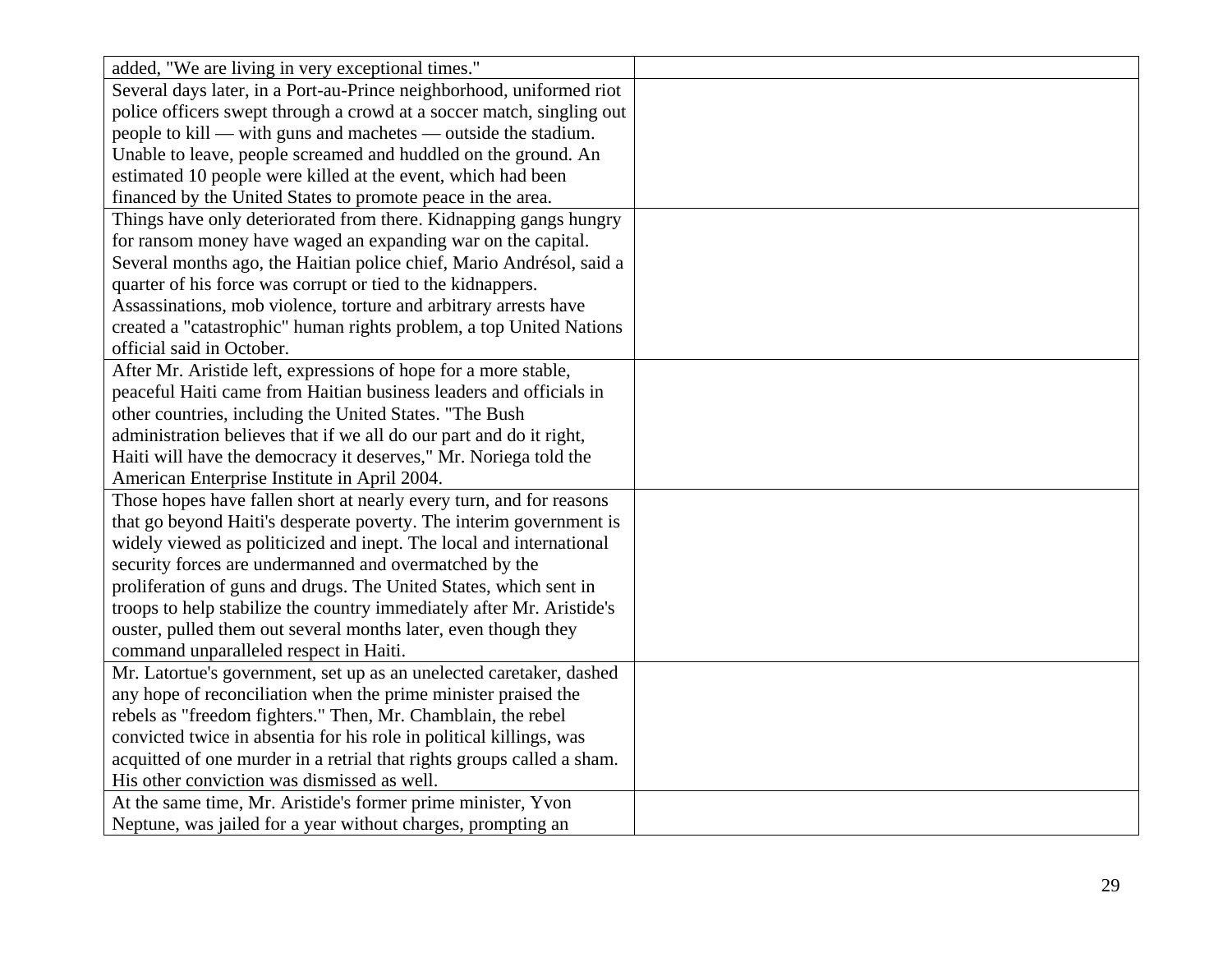| international outcry. Only after a hunger strike left him near death   |  |
|------------------------------------------------------------------------|--|
| did the government bring murder-related charges. Another               |  |
| prominent Aristide supporter, the Rev. Gérard Jean-Juste, has been     |  |
| repeatedly arrested; Amnesty International calls Father Jean-Juste,    |  |
| who has leukemia, "a prisoner of conscience."                          |  |
| Still, the Latortue government cannot be blamed for all Haiti's        |  |
| immediate problems.                                                    |  |
| Juan Gabriel Valdés, a Chilean who leads the United Nations            |  |
| mission in Haiti, said the country needed 25,000 to 30,000 police      |  |
| officers, more than three times the current number. International aid  |  |
| $-$ \$1.08 billion has been pledged $-$ has been slow to arrive in the |  |
| slums, where violence incubates.                                       |  |
| "If Haiti underscored anything it is that security and development     |  |
| must go hand in hand," said Caroline Anstey, director of the World     |  |
| Bank's Caribbean unit. "Better security would have meant faster        |  |
| development results on the ground. Faster development would have       |  |
| contributed to better security."                                       |  |
| The United States has played a diminished role since its troops left   |  |
| in mid-2004. It pledged \$230 million to Haiti from July 2004 to       |  |
| September 2006, A.I.D. said.                                           |  |
| But Mark L. Schneider, senior vice president of the International      |  |
| Crisis Group, said the United States pulled its forces out too soon,   |  |
| turning the job over to United Nations peacekeepers while the          |  |
| country was still in the grip of armed conflict.                       |  |
| On Jan. 24, a State Department spokesman, Sean McCormack, said         |  |
| United Nations forces "are doing a good job," adding, "I take issue    |  |
| with this idea that somehow the United States has not been deeply      |  |
| involved."                                                             |  |
| Yet the violence in Haiti, especially the kidnappings, is eating away  |  |
| at society.                                                            |  |
| A reporter for The Times was with United Nations troops in Bel Air,    |  |
| a Port-au-Prince slum, when they found and freed André Boujour,        |  |
| 41, who said he had been kidnapped two weeks earlier and held in a     |  |
| 10-by-10-foot hut, accessible only by a narrow path through a          |  |
| warren of tightly packed shacks.                                       |  |
| Mr. Boujour said he was abducted after delivering several thousand     |  |